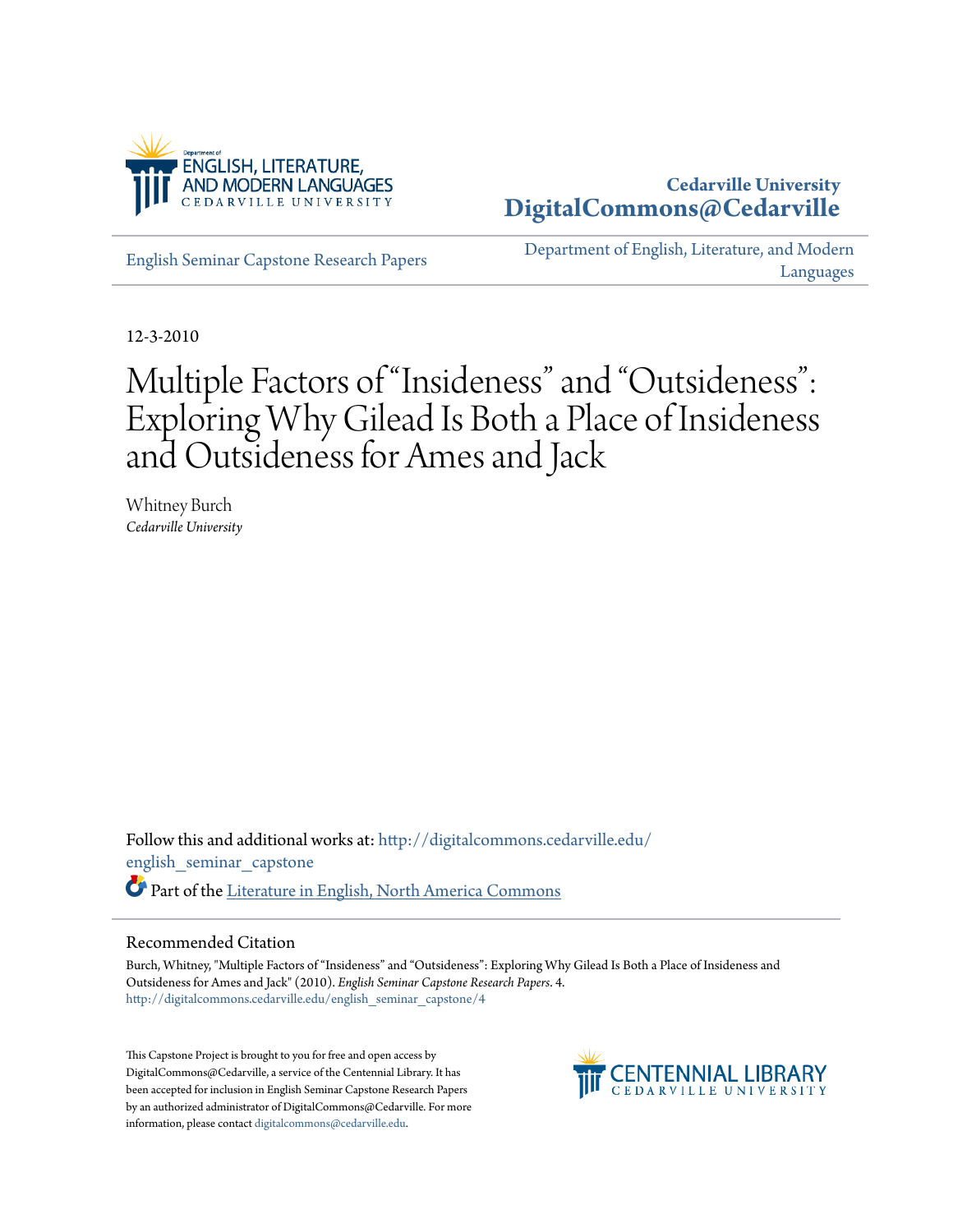Whitney Burch Senior Seminar: Final Paper Dr. Deardorff December 3, 2010

### **"Multiple Factors of "insideness" and "outsideness": exploring why Gilead is both a place of insideness and outsideness for Ames and Jack"**

"I'm writing your begats, and you seemed very pleased with the idea. Well, then. What should I record for you? [...] I, John Ames, was born in [...] 1880 […] At this writing I have lived seventy-six years, seventy-four of them here in Gilead, Iowa."

~Ames (Robinson, *Gilead* 9)

From the very opening of *Gilead*, narrator John Ames begins his narrative to his son, Robby, by articulating his connection with his hometown of Gilead, Iowa. It is significant that he mentions Gilead right after his own name, for he cannot see his individual identity as divorced from his physical setting, this location called Gilead that is beautiful and precious to him, despite its flaws and antiquity.

 As central as "place" is to *Gilead*, no critic has yet talked about Marilynne Robinson's view of place as manifested in the novel*.* This is understandable, given that the novel was published only recently, in 2004. There are many reviews on the novel, but only a handful of literary critiques written in response to the text*.* R. Scott LaMascus confirms this reality, stating, "Only a few scholarly articles have yet appeared which focus on *Gilead"* ("Toward a Dialogue" 198-199). The little that has been written on *Gilead* focuses on aspects of the novel like Calvinism, religion, racism, theology, human communication, imagery, and Ames' keen sensory perception as a dying man. Thus, in light of this lack of literary conversation on the topic of "place" in *Gilead*, there is a great need for just such a literary critique, and hence, the creation of this paper.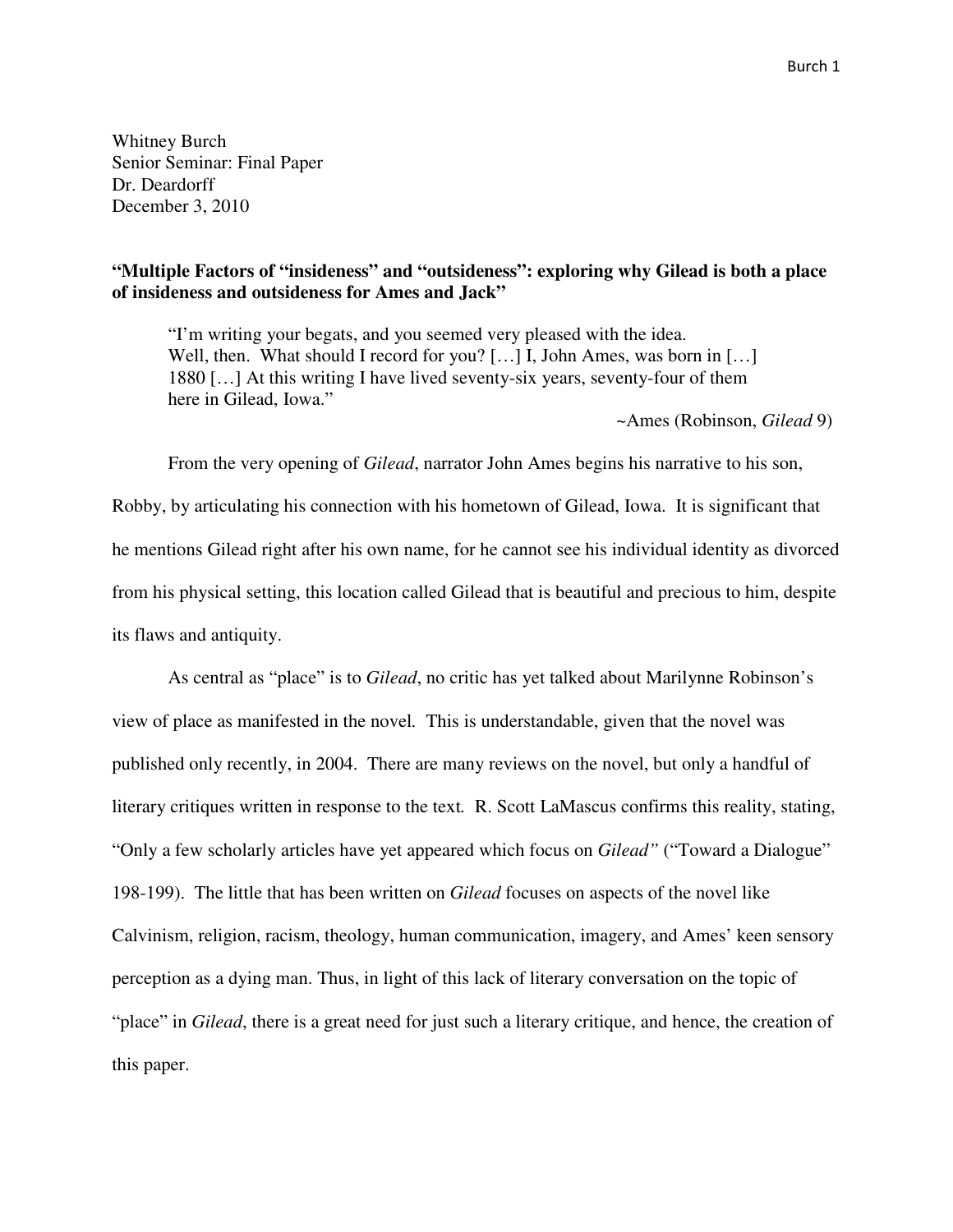When one acknowledges that Robinson focuses on the concept of place, one can then use theorist Edward Relph's theory of "place" to gain a deeper understanding of this novel.In *Gilead*, Robinson uses the "insider" character Ames and the "outsider" character Jack to demonstrate her belief that circumstances are often the weightiest factor that determines one's "insideness" or "outsideness" with one's place. Ultimately, both Ames and Jack end up as "outsiders" in Gilead, due to circumstances beyond their control.

 Before delving into the text itself, however, one must first define the inside-outside binary that Robinson incarnates in her protagonists and that Relph so clearly articulates. The inside-outside binary is basically the idea that one can be either "inside" a place or "outside" a place. This dual reality is intrinsic in the human condition, as Relph states: "The inside-outside division [is…] a simple but basic dualism, one that is fundamental in our experiences of livedspace and one that provides the essence of place" (Place and Placelessness 49). He asserts that man tends to have a two-faced relationship with place, stating, "the essence of place lies […] in the experience of an 'inside' that is distinct from an 'outside'" (ibid). In other words, according to Relph, there are two ways one can experience one's physical place: as an "insider" or an "outsider." One is either inside their physical place or outside it (Cresswell 44). Both conditions of "insideness" and "outsideness" give an individual a distinct perspective which, in turn, influences the way in which that individual experiences their place.

 Relph defines insideness as "the degree of attachment, involvement, and concern that a person or group has for a particular place" (Seamon and Sowers 45). To be inside a place is to feel "at home" in it. He calls those who feel insideness with their physical place "insiders." Relph describes the insider's perspective, saying, "from the inside you experience a place, are surrounded by it and part of it"; "to be inside a place is to belong to it and to identify with it, and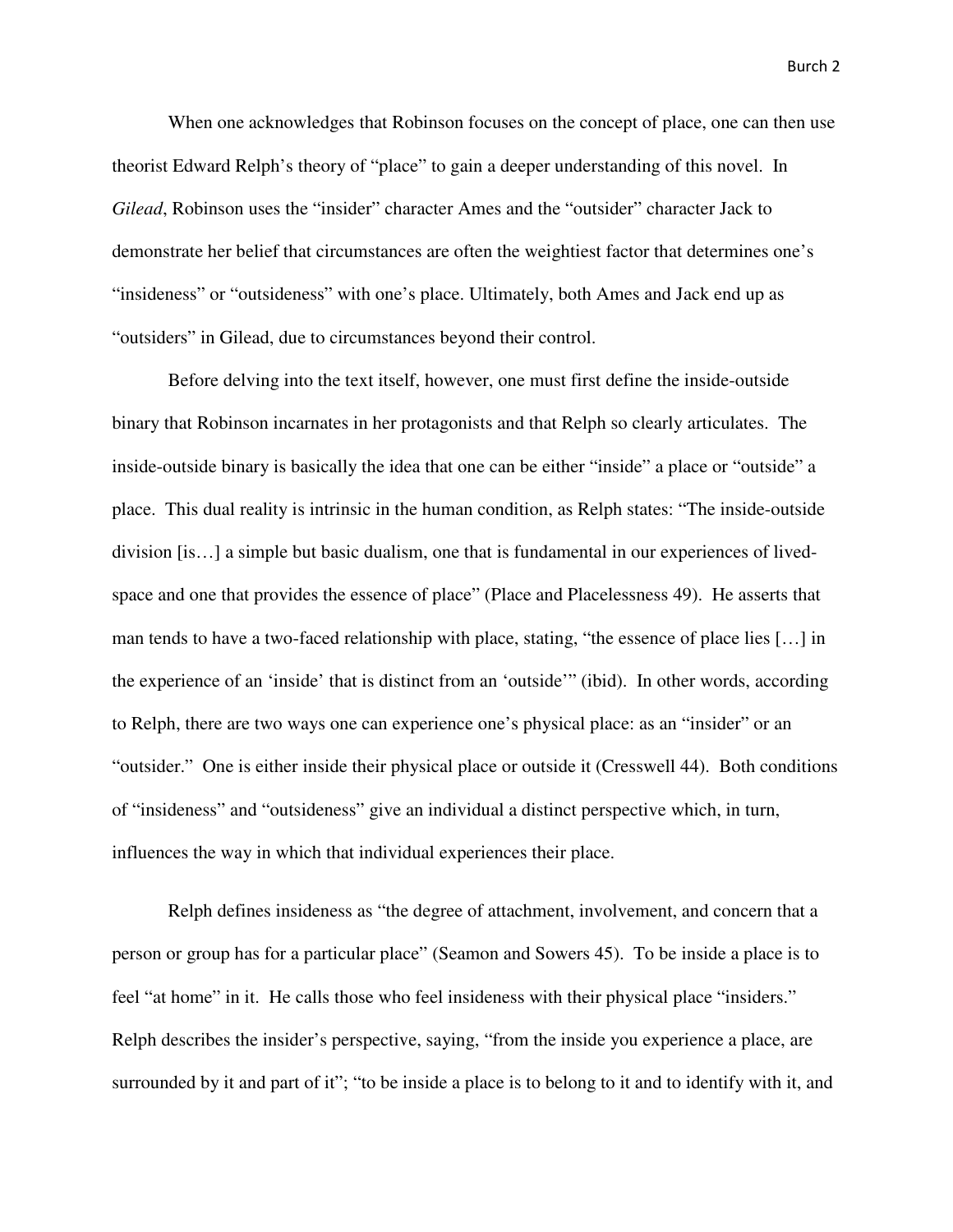the more profoundly inside you are the stronger is this identity with the place" (49). For an example of an insider, consider someone who has lived in New York City their whole life. Their experiences with that place would be characterized by an intense familiarity with it, having lived in that setting on a day-to-day basis, viewing it as the backdrop for their relationships, activities, and experiences. They would be used to large crowds, bright lights, exhaust fumes, and the noisy din of traffic and other human activity. Most likely they would feel at ease in big cities, yet uncomfortable and out of place in smaller, rural towns.

 Outsideness, on the other hand, is the opposite of insideness. Relph defines outsideness as the *lack* of connection an individual may experience with their physical place. To be outside a place is to feel like a stranger within that place. As Relph puts it, "from the outside you look upon a place as a traveler might look upon a town from a distance" (ibid). An example of an outsider would be someone who grew up in a small rural town in Maine, then immigrated to New York City to live. Unlike the insider mentioned above, this person would experience New York City as a detached observer. They would view the city from a perspective colored by their "backwoods of Maine" upbringing that consisted of fewer people, a more pastoral environment with woods and mountains, and a great deal less noise and pollution. Because they just arrived in the city, they do not have a long-standing relationship with the place, and thus, they do not feel at home in NYC or as strongly attached to it as the NYC native does.

 The inside-outside division is not as clear as it first appears, however. Relph recognizes that there is a "blur" in the binary, when he admits, "the dualism of inside and outside is not quite as clear as it appears at first sight" (49). For one thing, an individual's condition of insider or outsider is prone to change. To use Relph's example, consider a person who leaves town, then comes back to it. They are an insider of their town, yet they become an outsider for the time that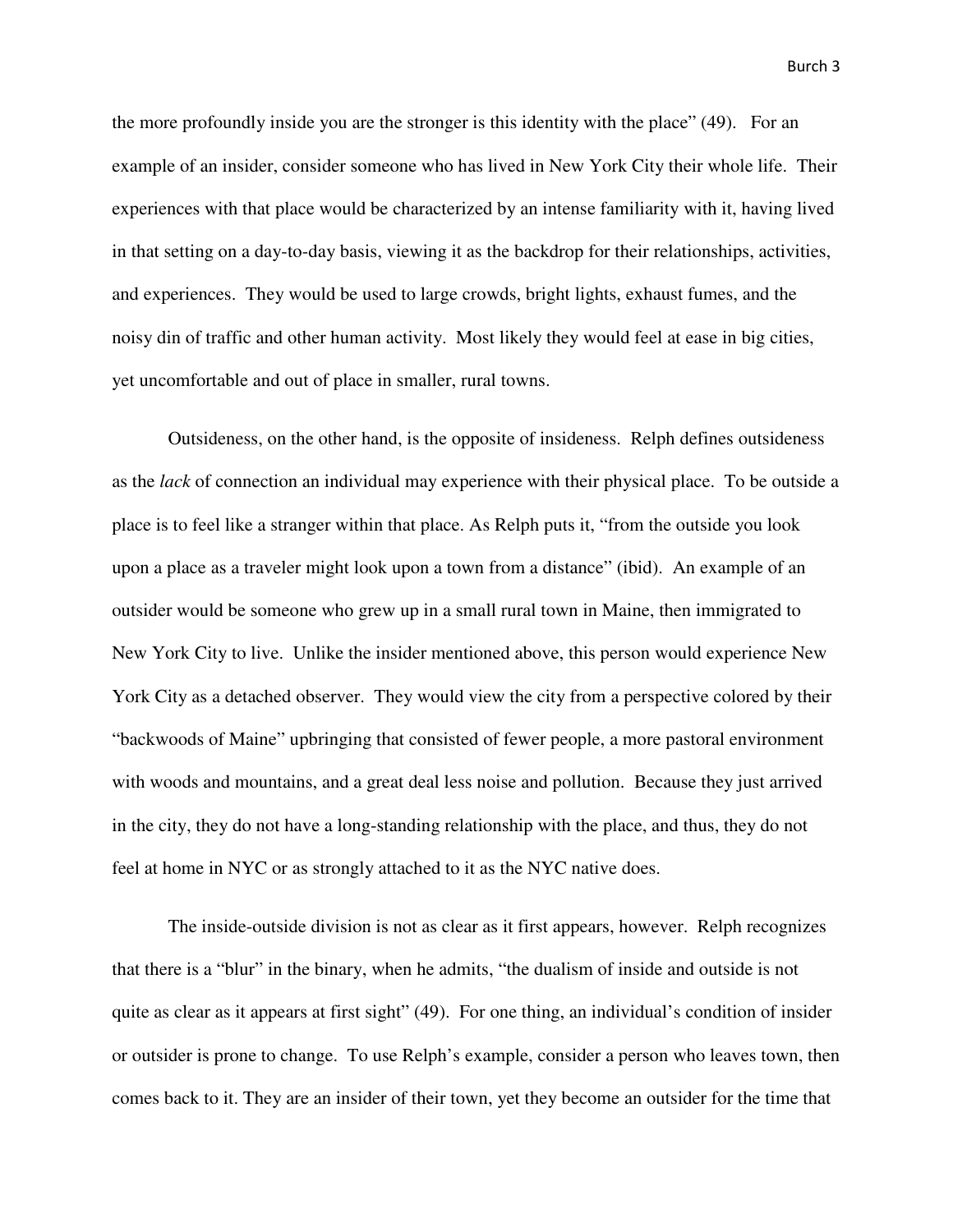they are outside their town's boundaries. They become an insider once again, when they are return to their town and are once again physically inside their town's boundaries (ibid). To use another example, consider the person from Maine that moves to NYC. From the people of Maine's perspective, that person would be a former insider of Maine who is now an outsider of it, due to their emigration from this state. On the other hand, from the people of NYC's perspective, that same person would be an outsider who is becoming an insider of NYC.

 Not only can an individual's status with their physical place change, but there are imperfections within the status itself. Most people are a mixture of insider and outsider. It is more accurate to think of the inside-outside binary as a spectrum of different degrees of insideness, as Relph does in *Place and Placelessness*. The two extremes that anchor the ends of this spectrum are the statuses of "existential insider" and "existential outsider" (51, 55). In short, the existential insider is totally inside their physical place, while the existential outsider is totally outside their physical place. To continue with our previous scenario, one could say that the NYC native is an existential insider of NYC, while the person from Maine who just moved to NYC is an existential outsider of NYC.

 These extremes are ideal statuses, however. As Relph acknowledges, usually people are not perfectly "insider" or "outsider," but land somewhere on the spectrum between these two points. An example of this would be if the NYC native that has the insider status, still feels out of place within NYC, despite having lived there all of his life. His feeling of detachment from his place would contradict his status of insider, so he would be an insider who is somewhat of an outsider. Another example of a complicated status with place would be if the outsider from Maine arrives in NYC, and instead of feeling out of place in the big city, he feels immediately "at home" there, as if the place was made for him in particular. His feeling of insideness with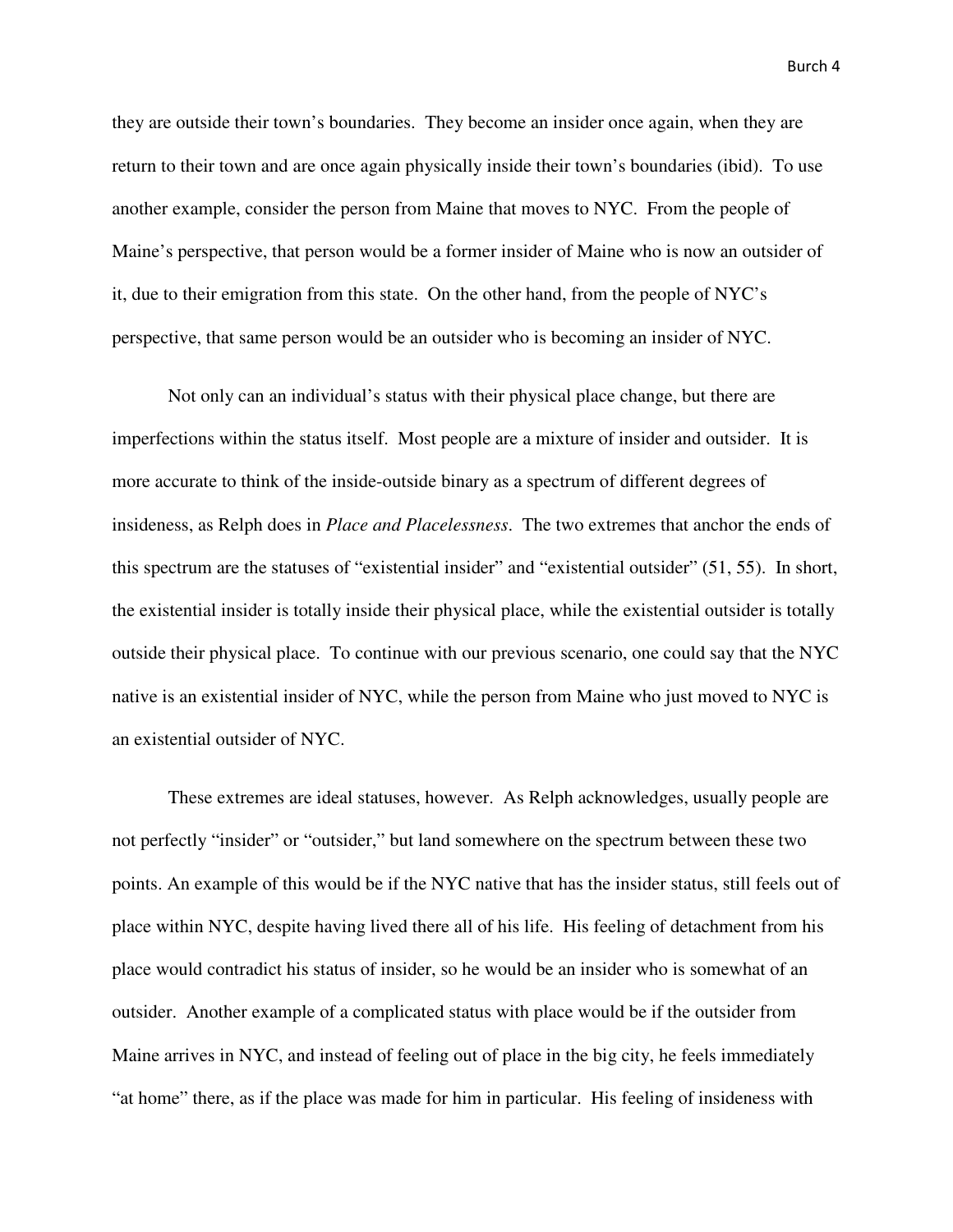this new place would contradict his status of outsider, so he would be an outsider who is somewhat of an insider. Thus, due to the changeability of one's status of "insider" or "outsider," as well as the varying intensities between these two extremes, it is more accurate to perceive the inside-outside binary as grey rather than black-and-white.

Relph believes that the primary reason for the binary's blur is each person's unique "mix" of individuality. There are many different factors that shape an individual's insideness or outsideness with a place, which, in turn, shapes an individual's image of that place. According to Relph, the three main factors are personality, intentions, and circumstances (56-57). This is the specific theory at work in the novel that one can use to analyze Ames and Jack's bond with Gilead and to explain their "blurry" statuses within it.

 Robinson shows insideness in *Gilead* by embodying it in Ames. At first glance, Ames perfectly incarnates the "insider" type. He is the ideal "native" figure in the story for he has lived in Gilead for seventy-four out of the seventy-six years of his life (9). Gilead is the main physical setting for his narrative. The structure of the novel interweaves the threads of Ames' reflections on Gilead itself with the threads of his reflections on Gilead's people and events. His default tone towards Gilead is that of an "insider" who loves his place and is connected to his dying day; his last words in the novel are his declaration that he wants to be buried in Gilead, as "a last wild gesture of love" (247).

 Ames is so intensely inside Gilead that one can say that he incarnates the "existential insider" type, as Relph terms it. Simply put, this is the most extreme form of insideness that a person can have. Relph describes it as "the insideness that most people experience when they are at home and in their own town or region, when they know the place and its people and are known and accepted there" (55). The condition where a person "is part of that place and it is part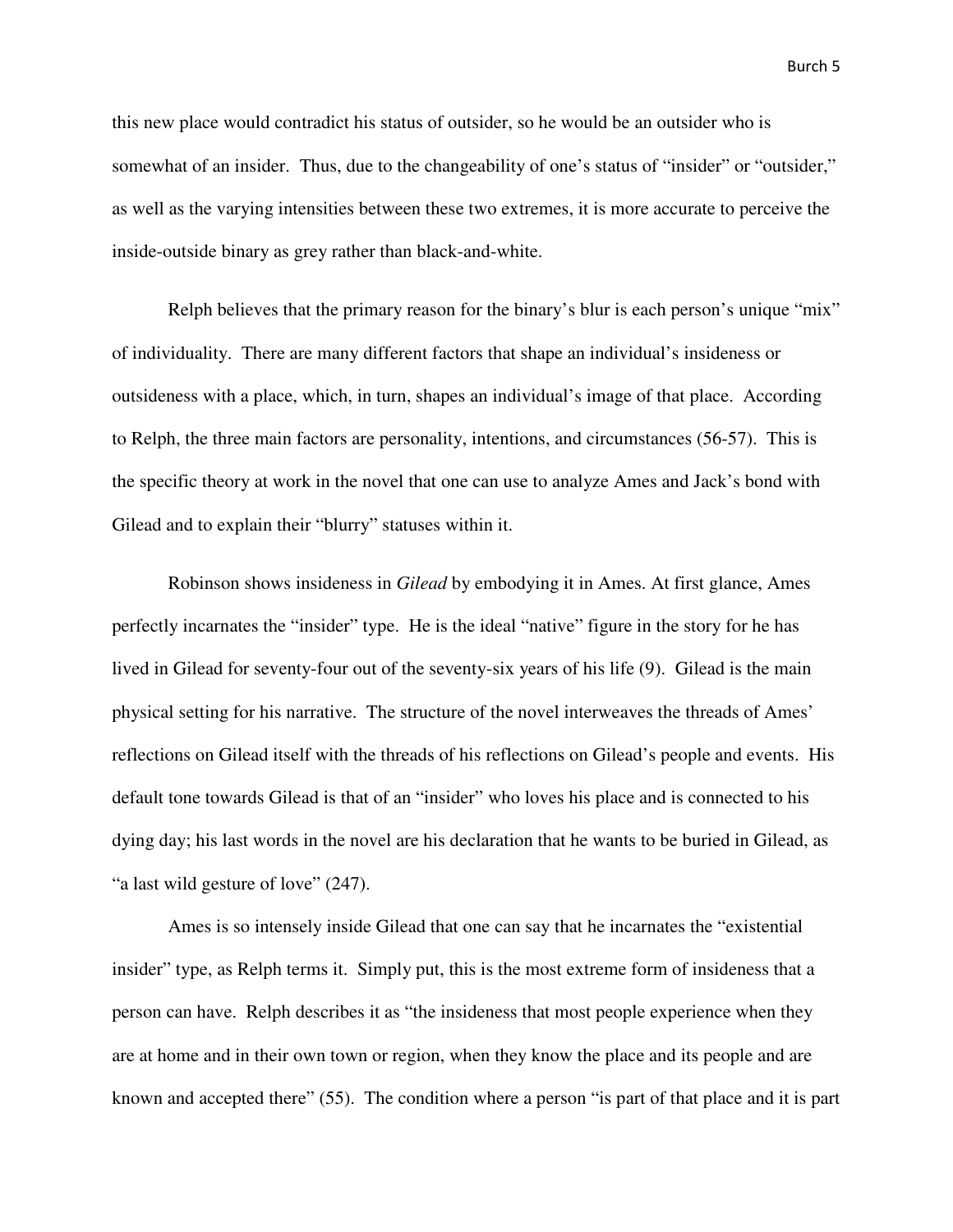of him." "[It is] knowing implicitly that this place is where you belong—in all other places [you] are [an] existential outsider […] no matter how open [you] are to their symbols and significances" (ibid).

 Robinson shows outsideness in *Gilead* by embodying it in Jack. At first glance, he perfectly incarnates the "outsider" type. Although Jack grew up in Gilead, he leaves town and lives elsewhere for about twenty years (149). When he does come back to Gilead, he does so more as a visitor than as a native. People in Gilead hardly remember Jack, save for some negative memories which involve him. When Jack's sister Glory first mentions him on page 18, Ames does not even remember who Jack is, at first (18). People hardly talk about Jack, save for Glory and his father Old Boughton who ask when he is coming "home;" they view Jack as the lost prodigal. Jack is outside of Gilead until about one-third of the way through the novel, when he finally returns to this town and materializes on Ames' front porch (91).

 Jack feels so disconnected with Gilead that one can say that he incarnates the "existential outsider" type, which is the opposite end of Relph's insideness spectrum. This type is the most extreme degree of outsideness that a person can have with a place. As Relph states, an existential outsider is an individual who has been rejected by a place and has been "condemned always to observe as though from outside" (51). An outsider's behavior is characterized by "a selfconscious and reflective uninvolvement [with a physical place], an alienation from people and places, homelessness, a sense of the unreality of the world, and of not belonging" (ibid).

Although Ames and Jack incarnate the insider and outsider types, they do show imperfections within their type; neither man is perfect insider or perfect outsider. This leads to the next part of the paper. Robinson's portrayal of the inside-outside binary is clear; she personifies the binary in these two characters, so the reader can see, hear, and feel what these two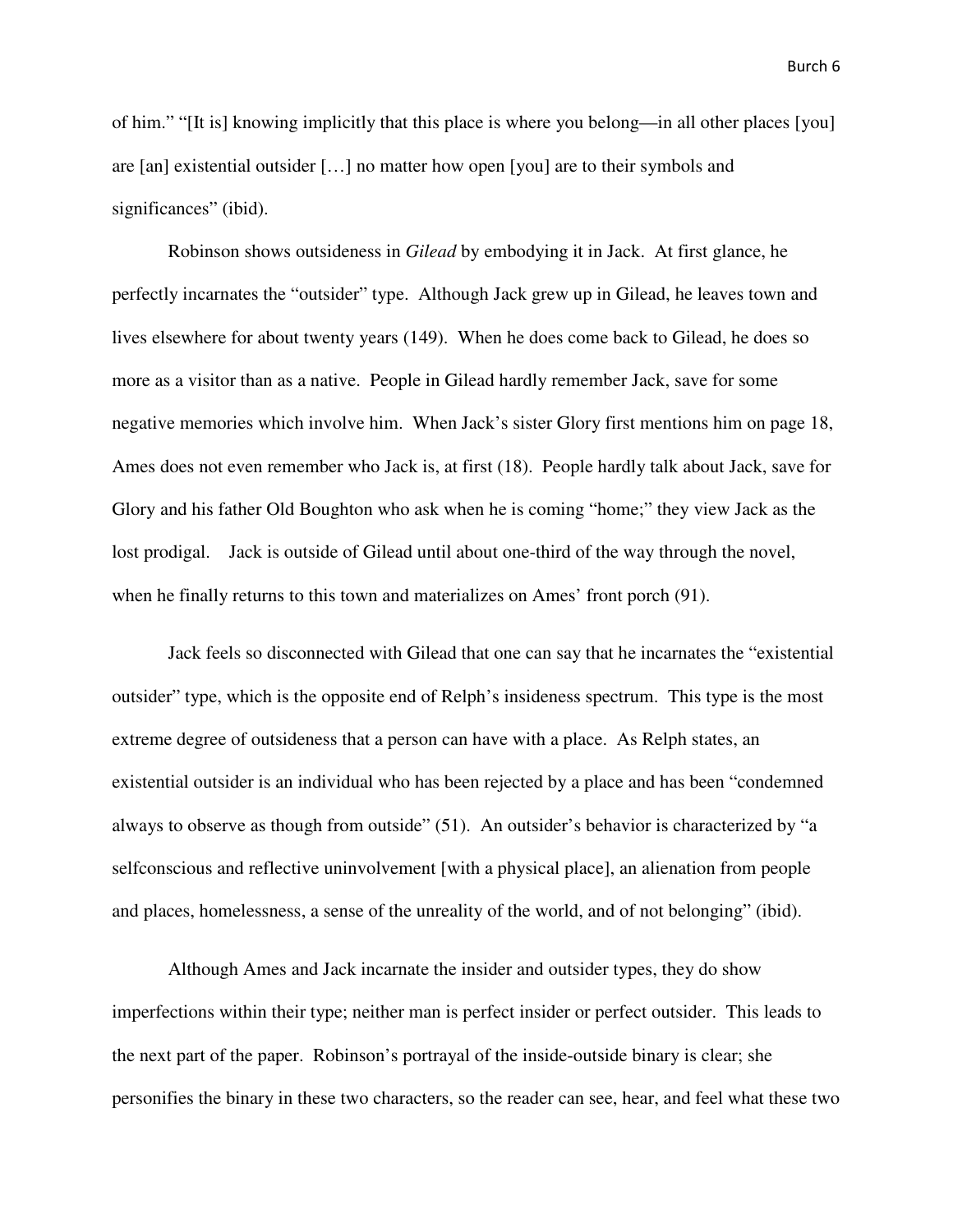different conditions are like. At surface level, the novel seems to be about the binary itself. At a deeper level, however, the novel revolves around the *blur* of the binary. Thus, the rest of the paper shall explore how Robinson wrestles with this blur in the novel, via Ames and Jack.

 Ames and Jack prove the greyness of the binary primarily by their lives. They illustrate Relph's specific theory that personality, intentions, and circumstances affect not only one's status with place but also the imperfections within one's status with place (56-57). As previously stated, this three-part lens is perfect for analyzing both characters' relationships to Gilead.

 First, consider Ames. The first Relphian factor that influences Ames' status with Gilead is personality. Ames has a personality of "empathetic insider" that exacerbates his existential insider status with Gilead. Empathetic insideness is the most intense *quality* of insideness that an individual can attain with a place. Empathetic insiders experience the essence of a place, whereas other people experience just the surface of it (50, 53). They are not just attached to the land, via a general love for it (what Tuan would call "topophilia"), but they know the land and bond with it as strongly as if it were another person. To them, "[the] identity [of a place] is not just an address or set of appearances, but a complete personality with which [they are] intimately associated" (55).

 To Relph, empathetic insider is just a category, but for Ames this phrase is the core of his personality. It is Ames' empathetic insider personality that allows him to have such a poetic view of everyday life in Gilead. It explains his deep delight in both the people and landscape of this place. Ames' intense perception, due to his personality type, results in his intense connection with the place that he perceives. As Relph puts it, "the more profoundly inside you are the stronger is this identity with the place" (49). So, in short, Ames is attached to Gilead largely because his personality readily and deeply attaches itself to his physical environment.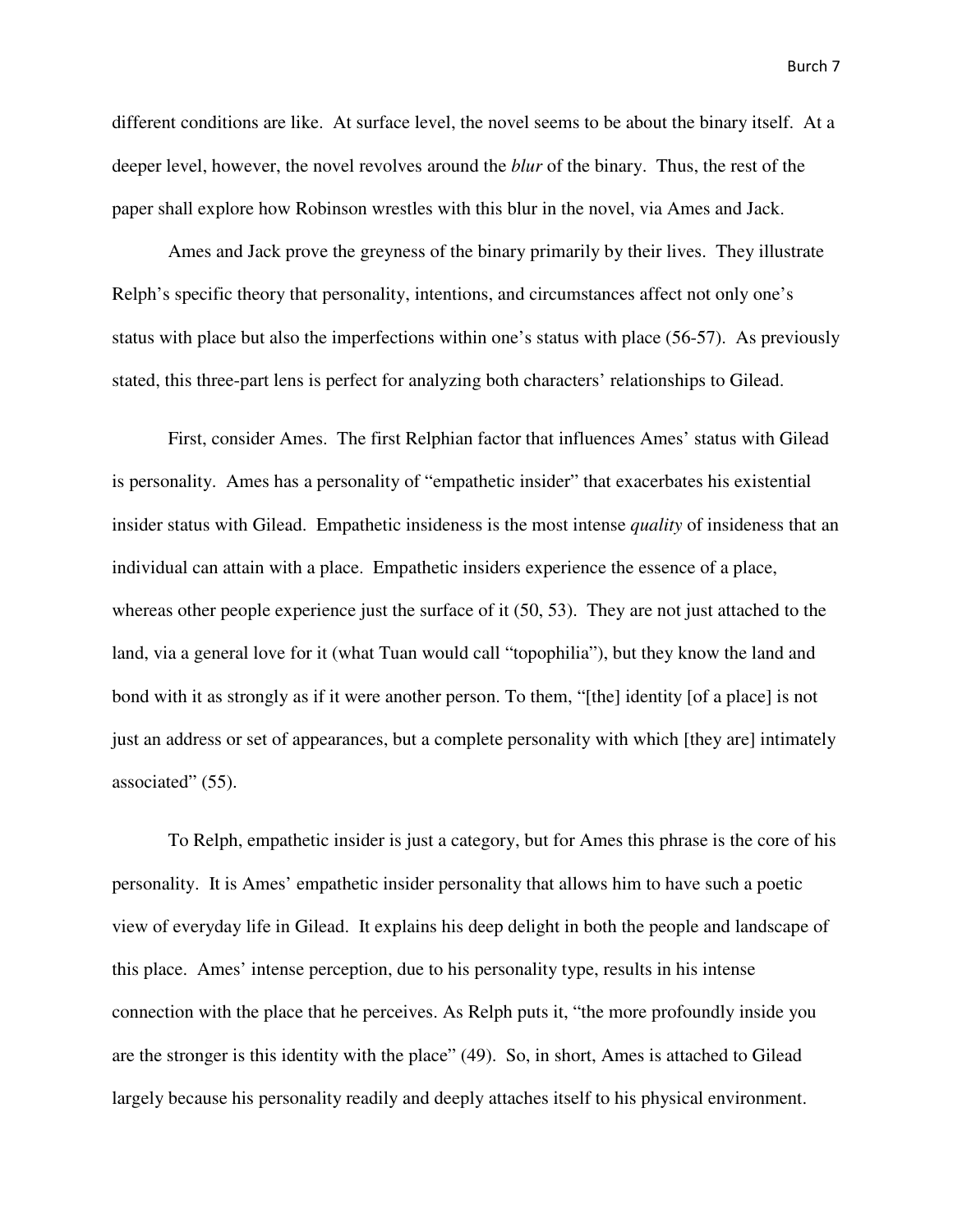Ames' empathetic insider personality comes across primarily in his tone. Critics have praised Ames' celebratory narrative voice. His tone is reminiscent of American Transcendentalists like Whitman, Thoreau, and Emerson. Consider Ames' sense of wonder and detailed delight in his frequent depictions of Gilead's landscape and residents: "I feel sometimes as if I were a child who opens its eyes on the world once and sees amazing things it will never know any names for and then has to close its eyes again" (57). His vivid, poetic diction crops up again when he describes the young couple and the wet tree branch scene:

 On some impulse […] the fellow jumped up and caught hold of a branch, and a storm of luminous water came pouring down on the two of them, and they laughed and took off running, the girl sweeping water off her hair and her dress as if she were a little bit disgusted, but she wasn't. It was a beautiful thing to see, like something from a myth.

(27-28)

He is so enamored with Gilead that, at one point, he likens the most glorious nature scenes to moments of transfiguration: "Sometimes…the Lord breathes on this poor gray ember of Creation and it turns to radiance—for a moment or a year or the span of a life. And then it sinks back into itself again, and to look at it no one would know it had anything to do with fire, or light" (245).

 Although Ames experiences a temporary loneliness in Gilead, due to his widowhood years, but his insideness with Gilead enables him to experience this circumstance as a blessing rather than as a curse. He calls the solitude of this time "a balm for loneliness" (18-19). Many other scenes depict him "just enjoying the quiet" (195). He also sees these years as a bittersweet affliction that prepared him to marry his current wife, Lila (55). His attitude toward these years is ultimately a positive one, as he indicates on page 71: "When I speak of the long night that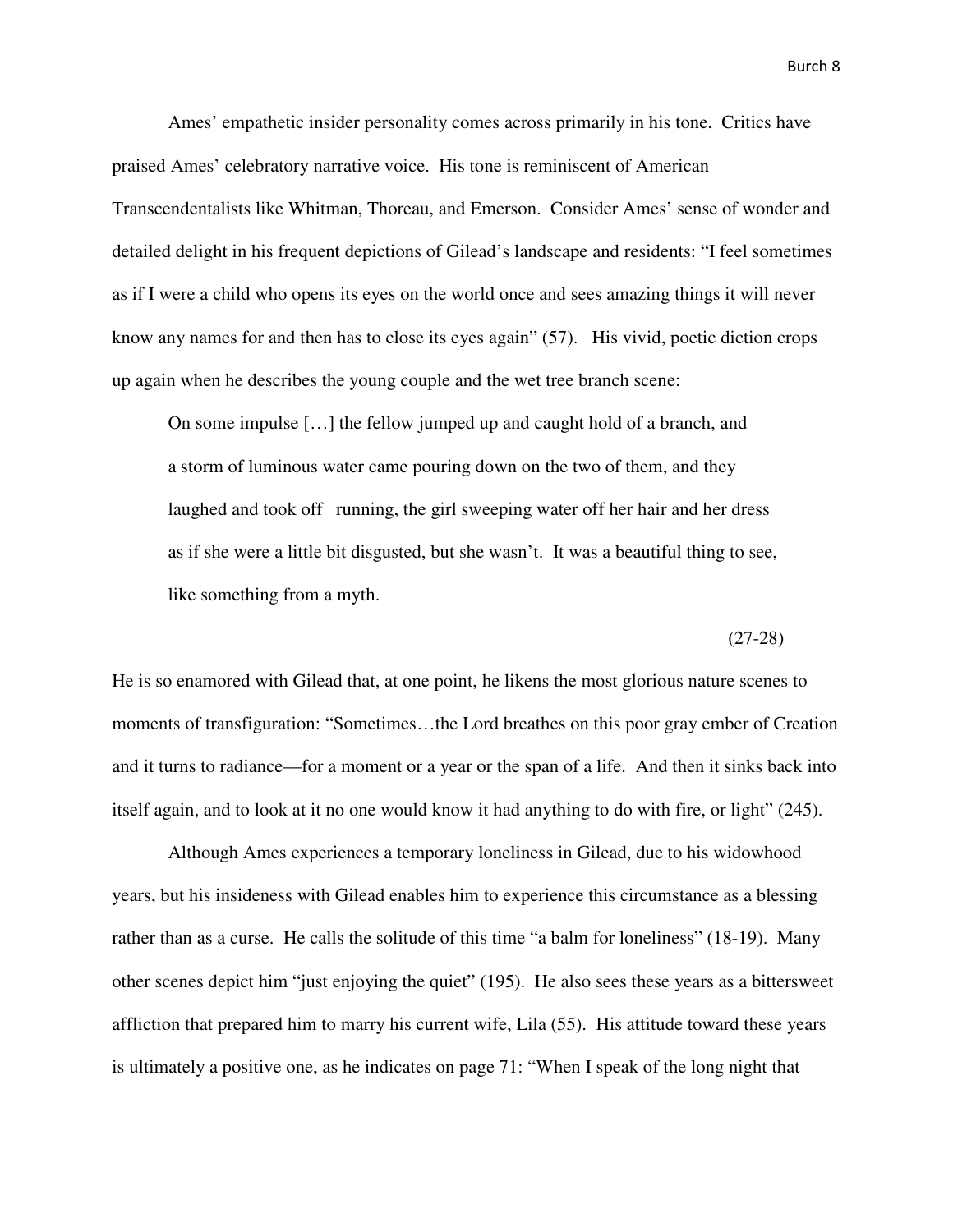preceded these days of my happiness, I do not remember grief and loneliness so much as I do peace and comfort—grief, but never without comfort; loneliness, but never without peace." It is more accurate, then, to say that Ames is contentedly set apart in Gilead, at this time, rather than despairingly lonely. In summary, Ames is a peaceful introvert who appreciates the solitude of his widowhood and the quiet connections that he does have during these years with the people of Gilead and Gilead itself, as I will mention later on.

 Another Relphian factor that influences Ames' status is his intentions. As Relph articulates, "the process of identity construction [of a place…] consist[s] of a complex and progressive ordering and balancing of observations with expectations […] until a stable image is developed" (59). In other words, intentions greatly shape one's perception of a place and either strengthen or weaken one's attachment to that place.

 Ames' intentions solidify his insider status. His primary intention in the novel is to have a family of his own and to live peacefully with them there in Gilead. He most blatantly articulates this vision of family on page 242, saying it was "just that kind [of hope] the place was meant to encourage, that a harmless life could be lived here unmolested." He then cites Zechariah's prophetic vision of family, paraphrasing it with his own, Gilead-esque version of it: "To play catch of an evening, to smell the river, to hear the train pass. These little towns were once the bold ramparts meant to shelter just such peace." Ames calls this intention "marvelous," especially in the context of "this sad world" (ibid). The fulfillment of this intention largely affects how intensely he feels inside Gilead.

 Whether Ames' intention to have a family of his own in Gilead is fulfilled or not is best seen by comparing his past and present circumstances, which is the third Relphian factor. First, consider Ames' past. Ames grew up in Gilead, Iowa, in a Congregationalist family with a solid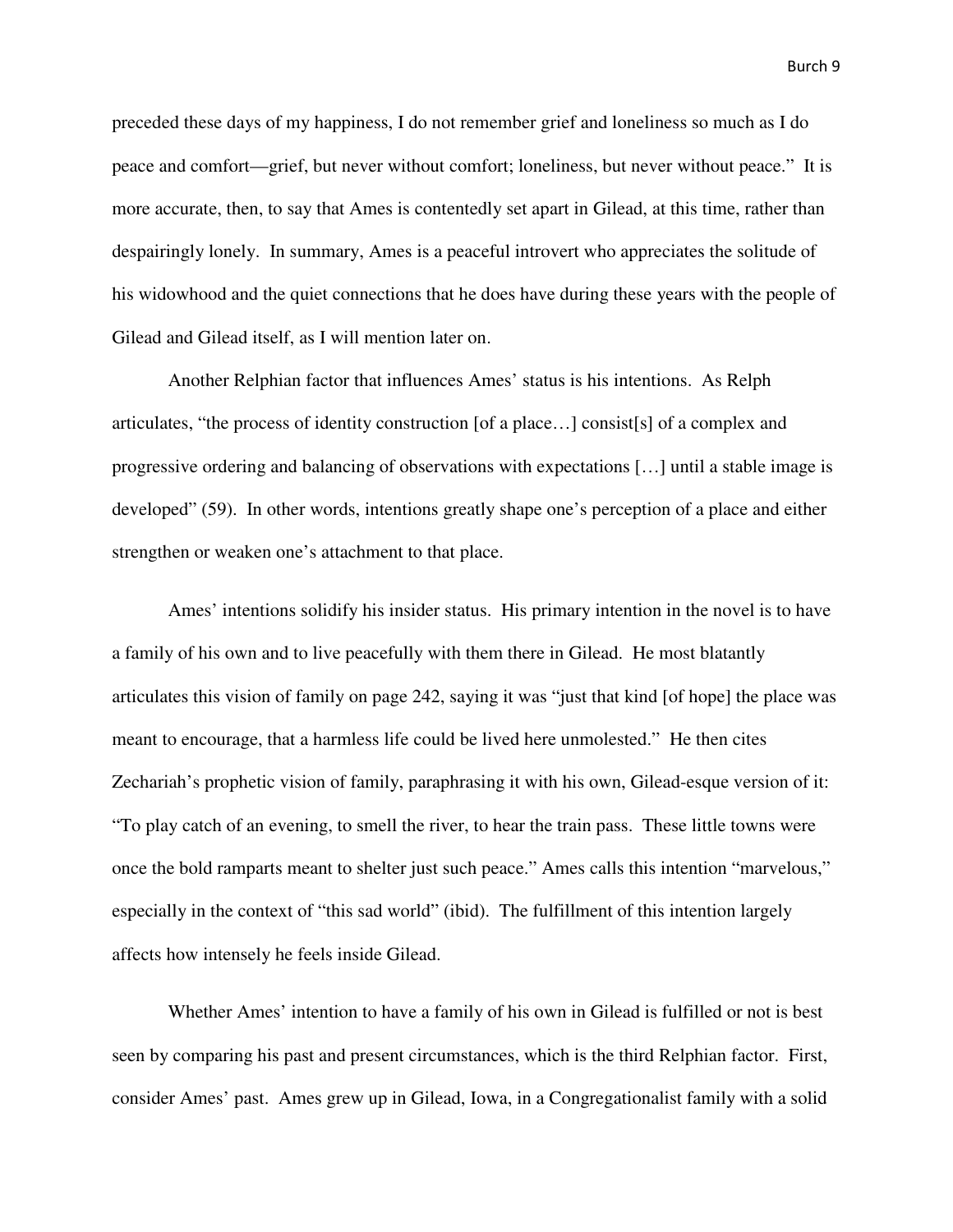religious tradition, as he affirms: "My mother's father was a preacher, and my father's father was, too [...] That life was second nature to them, just as it was to me" (6). Ames grew up with this traditional Christianity that steeped his hometown. As Ames' father put it, Ames lived his whole life "within the limits of notions that were very old and […] very local" (235). So, during childhood, Ames had a family of his own, and despite the disagreements with his grandfather and father that he relates in the novel, he ultimately felt connected to them.

 Even as an adult, he is still connected to his biological family, via memory. It is this memory of them which binds Ames to Gilead. Note his frequent mentioning of stories about his male ancestors. Ames opens his narrative with the story of how he and his father trekked through the wilderness of Kansas to find his grandfather's gravesite (9-15). He voices respect for his fire-singed grandfather's militant abolitionist vision, despite his eccentricities and how difficult he made life for Ames' family, while he lived with them. He also relates his father's pacifist vision and his many resulting conflicts with Ames' grandfather. Another memory he shares is his father's conflict with Ames' atheist brother Edward that lasts many years.

 Ames is also rooted to Gilead via the memory of his female ancestors. For instance, Ames tells how his sickly grandmother showed up in Ames' grandfather's church one day, an incident which forced Ames' father to overcome his conflict with the grandfather and start attending that church again. Ames also relates how his mother stared his grandfather down and how she intercepted his father's burning of the grandfather's old, bloodstained war clothes and, instead, gave them a proper washing and burial. It is this memory of his biological family that gives him an intense connection with Gilead, since he views it as the physical setting of these precious people and their experiences.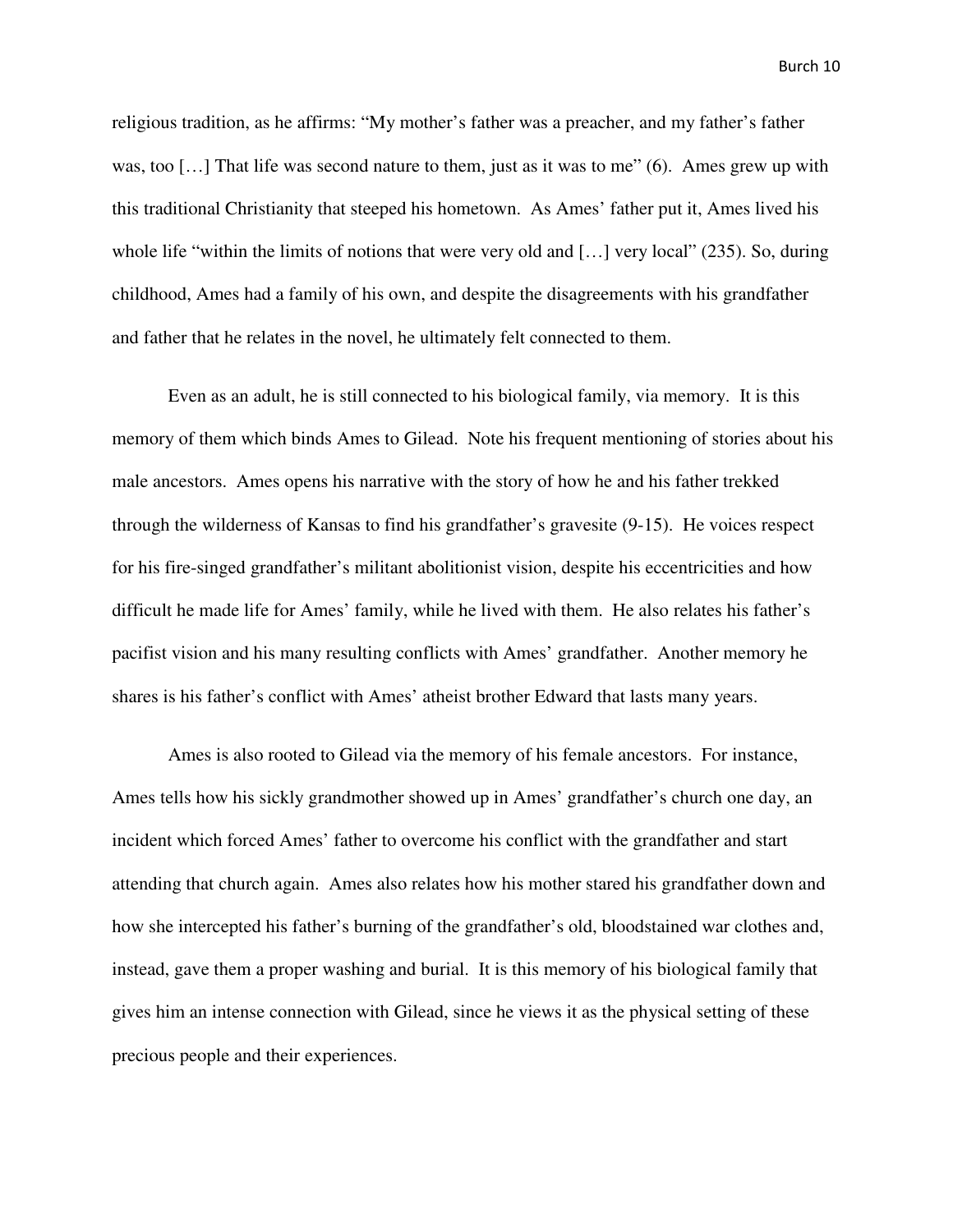Even though Ames's personality and family circumstances help him achieve insideness, however, he is an imperfect insider. Although he sees Gilead as the location for his past family, he also experiences it as the empty location for his present family. This occurs during the longlasting circumstance of his widowhood. Ames tells us that his first wife and child died, via his wife's complications in childbirth and he does not marry again after this. Instead, he largely isolates himself in his house. He refers to this long season of familylessness as, "My own dark time [that lasted] most of my life […] The time passed so strangely, as if every winter were the same winter, and every spring the same spring" (44). He further expresses the pain of this "hope deferred" season of his life, when he says, "I had no old wife and no promise of a child. I was just getting by on books and baseball and fried-egg sandwiches" (54). As much as he exults in the peace and solitude of these years, he still experiences the pain of not having a family. Without family, Ames cannot have this perfect insideness that he desires. Here, Robinson portrays that perfect insideness with a place necessitates having such close relationships in that place. I will expand upon this later on, however. For now, just know that Ames' intention of having a family in Gilead is *not* fulfilled for many years and, at this point of Ames' life, one must conclude that he is an *imperfect* insider with Gilead.

 Ames' pain of not having his own family signifies some degree of alienation with the people of Gilead, which in turn challenges his insider status with the place of Gilead. Ames' hope deferred manifests itself in the form of envy towards those in Gilead who do have families of their own. This is seen most blatantly in his envy towards his best friend Old Boughton and Boughton's son Jack.

 He admits his envy towards Old Boughton on page 134: "[I suffered] a good deal at the spectacle of all the marriages, all the households overflowing with children, especially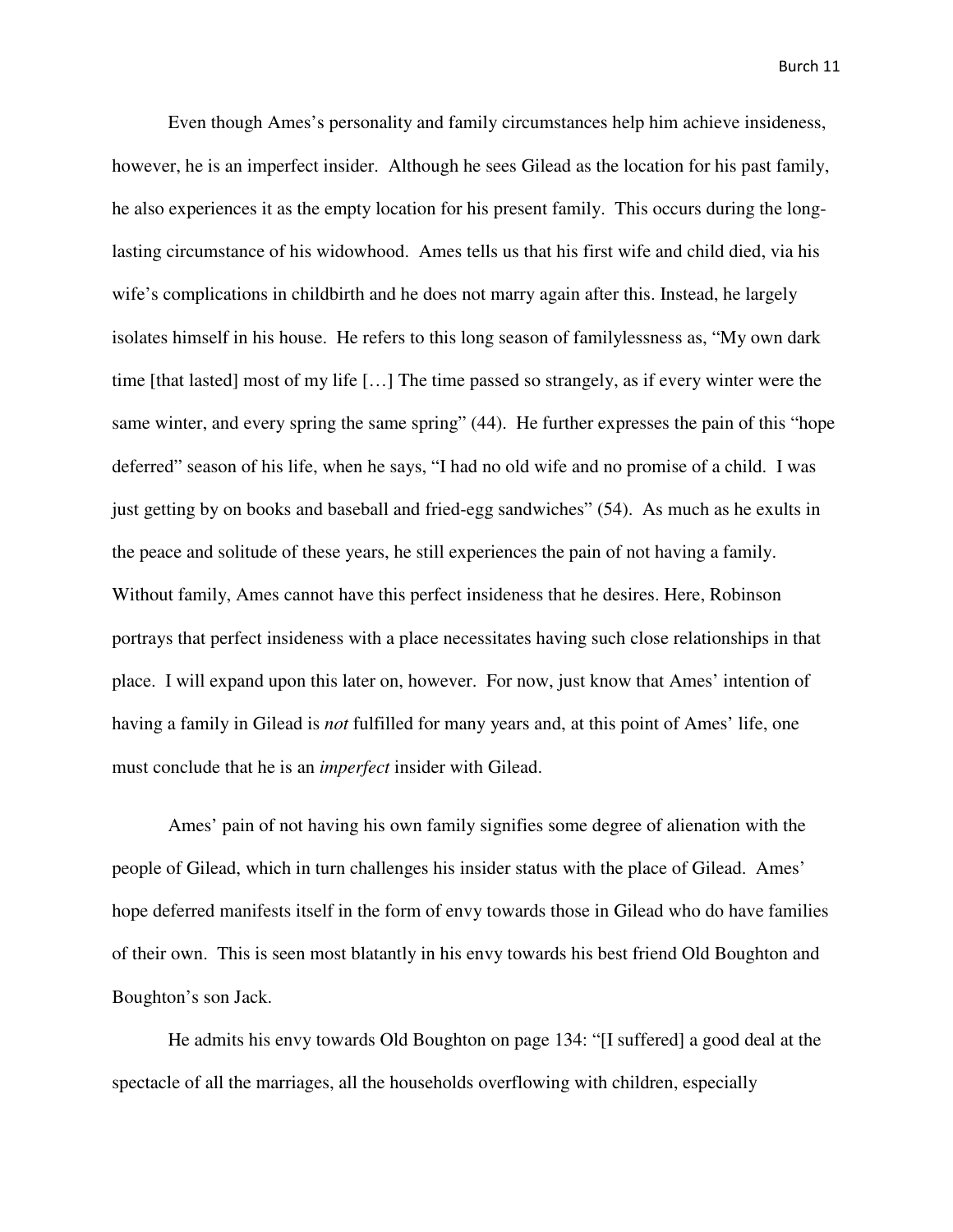Boughton's—not because I wanted them, but because I wanted my own." Sometimes this covetousness was so bad that he could not even stand seeing Old Boughton's family: "Boughton [would] come here, to my house, because his house was full of children […] I used to dread walking into his house, because it made mine seem so empty. And Boughton could tell that" (65). Right after this, Ames expresses his hope deferred in the same words that Jack does on page 219, "I have a wife, too, I have a child, too" (65).

 Ames' pain of not having a family also surfaces in his envy of Jack's fatherhood. Even though Jack's fatherhood is an illegitimate one, Ames is angry with him for abandoning the wife and child he had, when he himself had lost his own wife and child due to death. Ames states, "That one man should lose his child and the next man should just squander his fatherhood as if it were nothing [….] I don't forgive him. I wouldn't know where to begin" (164). This covetise solidifies Ames' estrangement from Jack.

 As his envy towards Old Boughton and Jack portrays, Ames' bitter attitude towards his unfulfilled intention isolates him not just from the people of Gilead, but from the place of Gilead. He views Gilead during this time as the place of others' fulfilled intentions, but *not* his. He sees the people of Gilead as inseparable from their physical place and his estrangement from them results in his estrangement from the place. Thus, his bitter perspective enforces his ultimate status of imperfect insider with Gilead.

 Although Ames' alienation from human relationships during his widowhood appears to totally alienate him from Gilead, as well, it alienates him from Gilead only somewhat. Ultimately, his alienation with the *people* of Gilead causes him to draw closer to the *place* of Gilead. Ames has substitutionary relationships that give him some degree of insideness with Gilead that outweighs the degree of outsideness he experiences within Gilead due to his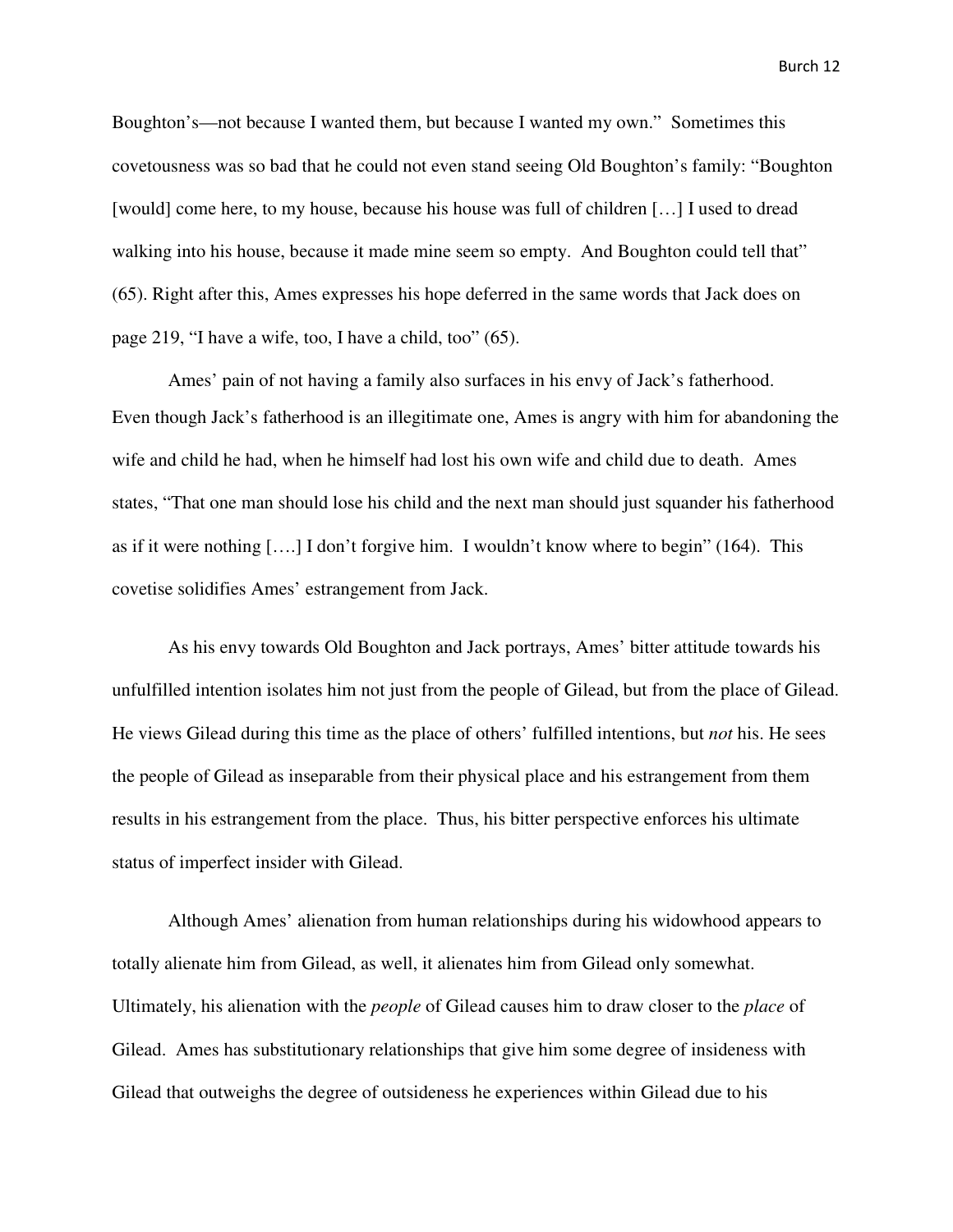familylessness. In his isolation, he cultivated the few significant relationships he had at this time, with the three "characters" of Gilead, memory, and language. These substitutionary relationships are the reason why the solitude of this time was painful, yet ultimately a "balm" for him. The degree of insideness that stems from these relationships strengthens his overall bond with Gilead, giving Ames the overall status of insider, despite the circumstance of familylessness that temporarily challenges his insideness.

 The first substitutionary relationship is Ames' relationship with the physical place Gilead. His relationship with Gilead goes along with his empathetic insider personality, as previously stated. He loves the land as he would another person and is familiar with its unique features: "I love the prairie! […] Here […] there is nothing to distract attention from the evening and the morning, nothing on the horizon to abbreviate or to delay. Mountains would seem an impertinence from that point of view" (246). In addition, he comments on the "*human* beauty" of the Gilead landscape, and the world as a whole, in the scene when he walks by some oak trees and remembers a windy night when they were shedding their acorns: "I have been thinking about existence lately […] and I thought, It is all still new to me. I have lived my life on the prairie and a line of oak trees can still astonish me" (56-57).

 Place-writer Barry Lopez affirms that Ames' absence of family greatly influences him to build a relationship with Gilead during these years. He asserts that people often build relationships to their physical place as a coping mechanism against loneliness: "If you open yourself up, you can build intimacy. Out of such intimacy may come a sense of belonging, a sense of not being isolated in the universe" (Lopez "A Literature of Place"). Lopez poses questions that Ames himself could have spoken while becoming so deeply acquainted with Gilead: "How can you occupy a place and also have it occupy you? How can you find such a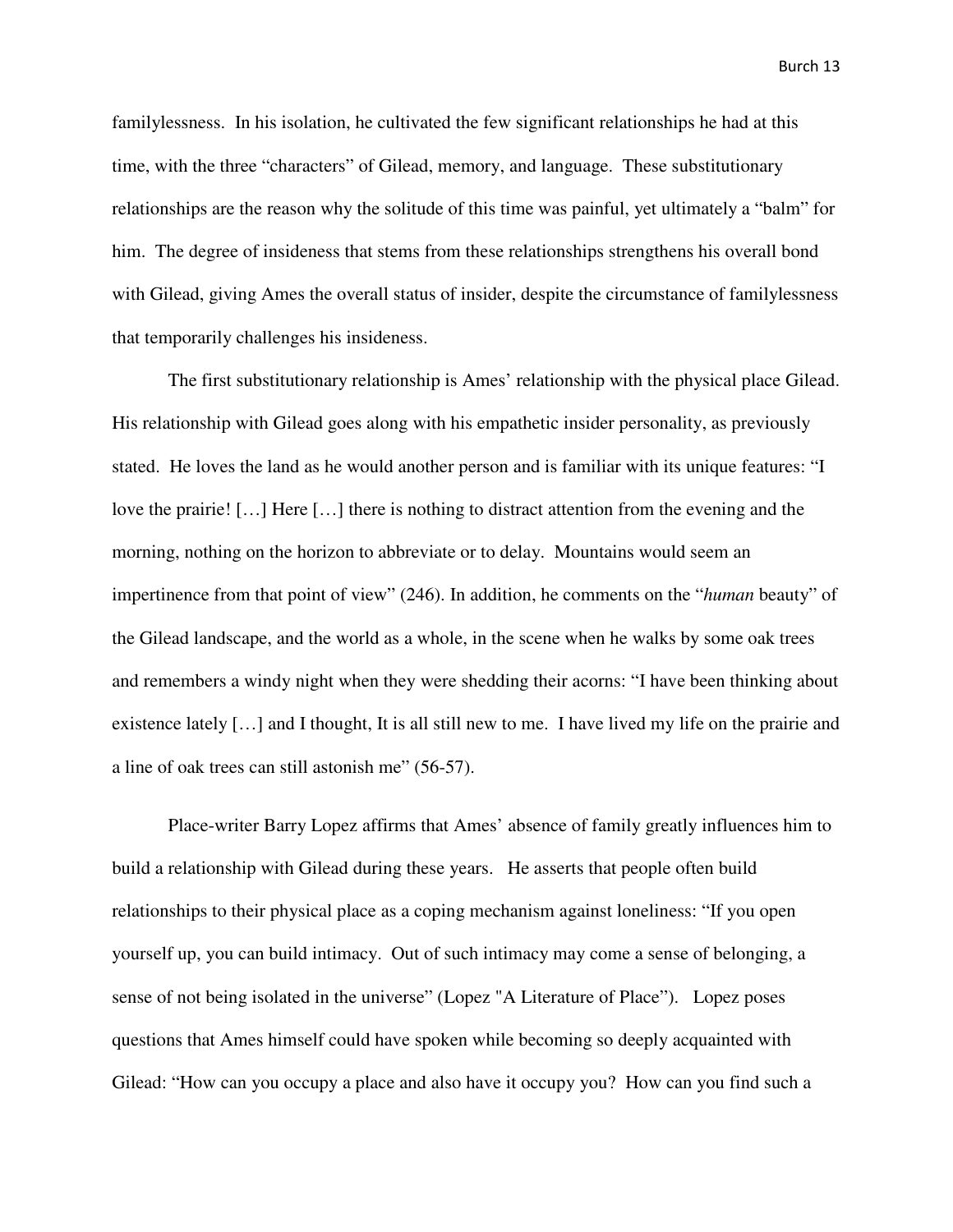reciprocity? The key […] is to become vulnerable to a place." Ames also manifests Lopez's three characteristics of someone that has a close relationship with their place: "paying intimate attention [to a place]; [having] a storied relationship to a place rather than a solely sensory awareness of it; and living in some sort of ethical unity with a place." Ames' narrative definitely embodies this close relationship to place that cements his insider status.

 Thus, despite Ames' temporary phase of familylessness in Gilead, his connection with the land itself gives him an ultimate status of insider in this place. The resulting insideness from this relationship is why he does not leave Gilead at this time. He continues to stay there for the rest of his life (9).

 Ames cultivates another substitutionary relationship with the "character" of memory. As mentioned previously, the history of his ancestors roots him to that physical location, despite the transitory loneliness of widowhood that he experiences. Ames is as closely acquainted with memory as if it was a person. As Lopez puts it, "If you're intimate with a place […] whose history you're familiar, and you establish an ethical conversation with it, the implication that follows is this: the place knows you're there. It feels you. You will not be forgotten, cut off, abandoned." The critic Yi-Fu Tuan agrees that memory is a significant tie that roots an individual to their physical place, when he states, "The appreciation of landscape is more personal and longer lasting when it is mixed with the memory of human incidents" (Topophilia 95). Also, in Tuan's words, Ames has a "native" perspective on Gilead:

 [For the native,] landscape is personal […] history made visible. The native's identity his place in the total scheme of things—is not in doubt, because the myths that support it are as real as the rocks and waterholes he can see and touch. He finds recorded in his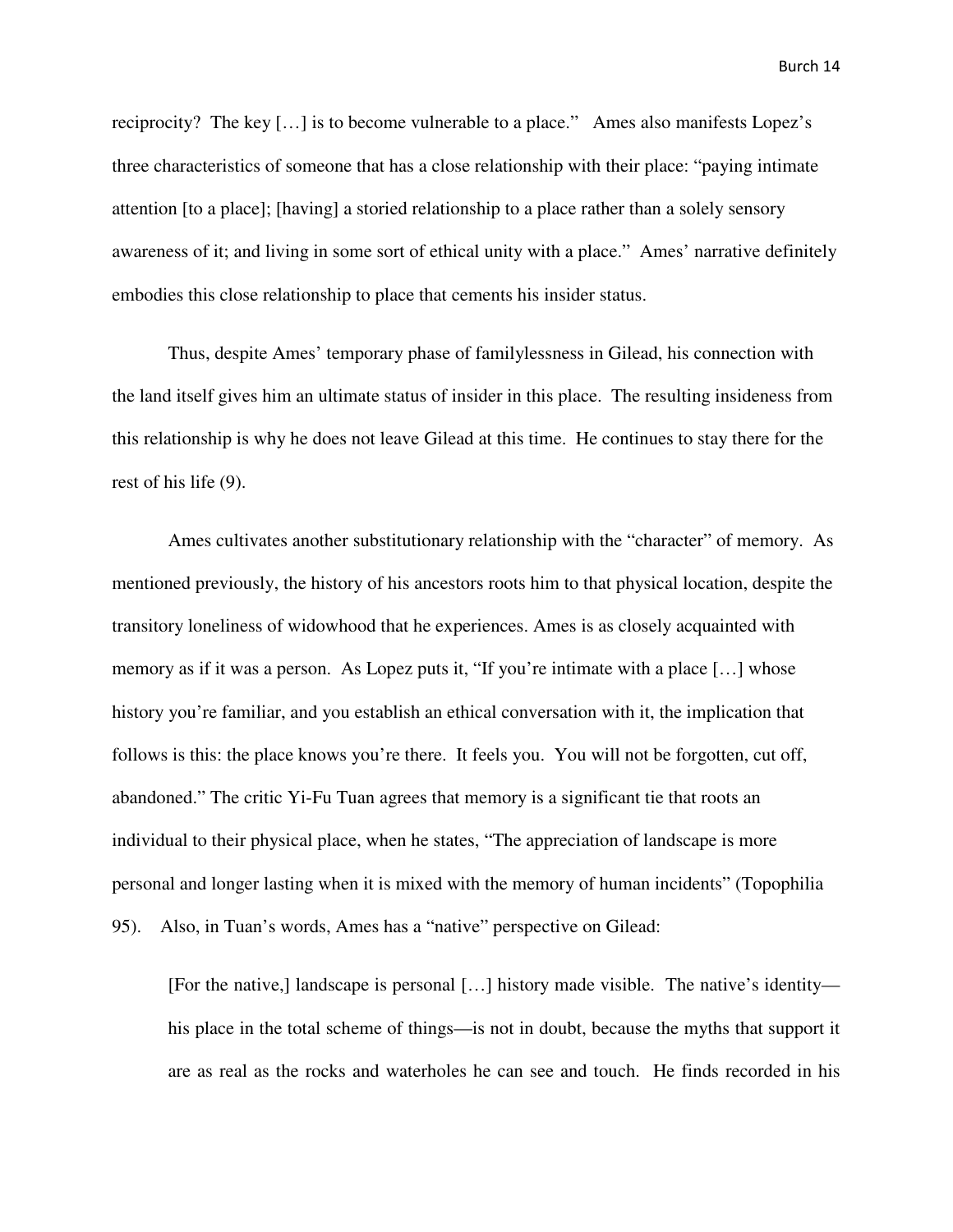land the ancient story of the lives and deeds of the immortal beings from whom he himself is descended, and whom he reveres. The whole countryside is his family tree.

(Space and Place 157-158)

 Ames' loyalty to his family's memory roots him to Gilead, the physical place, despite his father and brother's attempts to take him along with them to Florida: "[My father] told me that looking back on Gilead from any distance made it seem a relic, an archaism. When I mentioned the history we had here, he laughed and said, "Old, unhappy far-off things and battles long ago." And that irritated me" (235). Later on, he says, "[My father] thought he could excuse me from my loyalty" (ibid). Ames did not want to leave Gilead because he had a deep connection with the memories that the land contained. Unlike his father, Ames' perspective of his family's memory is ultimately a positive one that gave him a sense of identity and place in the world.

 So, in summary, Ames' loyalty to his family's memory affects his loyalty to the land itself, because he views it as the physical setting that was the backdrop of this retrospectively remembered drama. Memory is a huge factor that causes Ames to feel inside Gilead, because these past familial connections are rooted in the land itself, and give Ames yet another layer of intimacy with his hometown.

 The final substitutionary relationship that Ames' pursues during his widowhood is the "character" of language. He views literature as a person, when he refers to it in the novel. In one scene, he blesses the books he read during his widowhood, similar to how he blesses his human congregants via baptizing or christening them: "Thank God for them all [...] and for that strange interval, which was most of my life, when I read out of loneliness, and when bad company was much better than no company. You can love a bad book for its haplessness or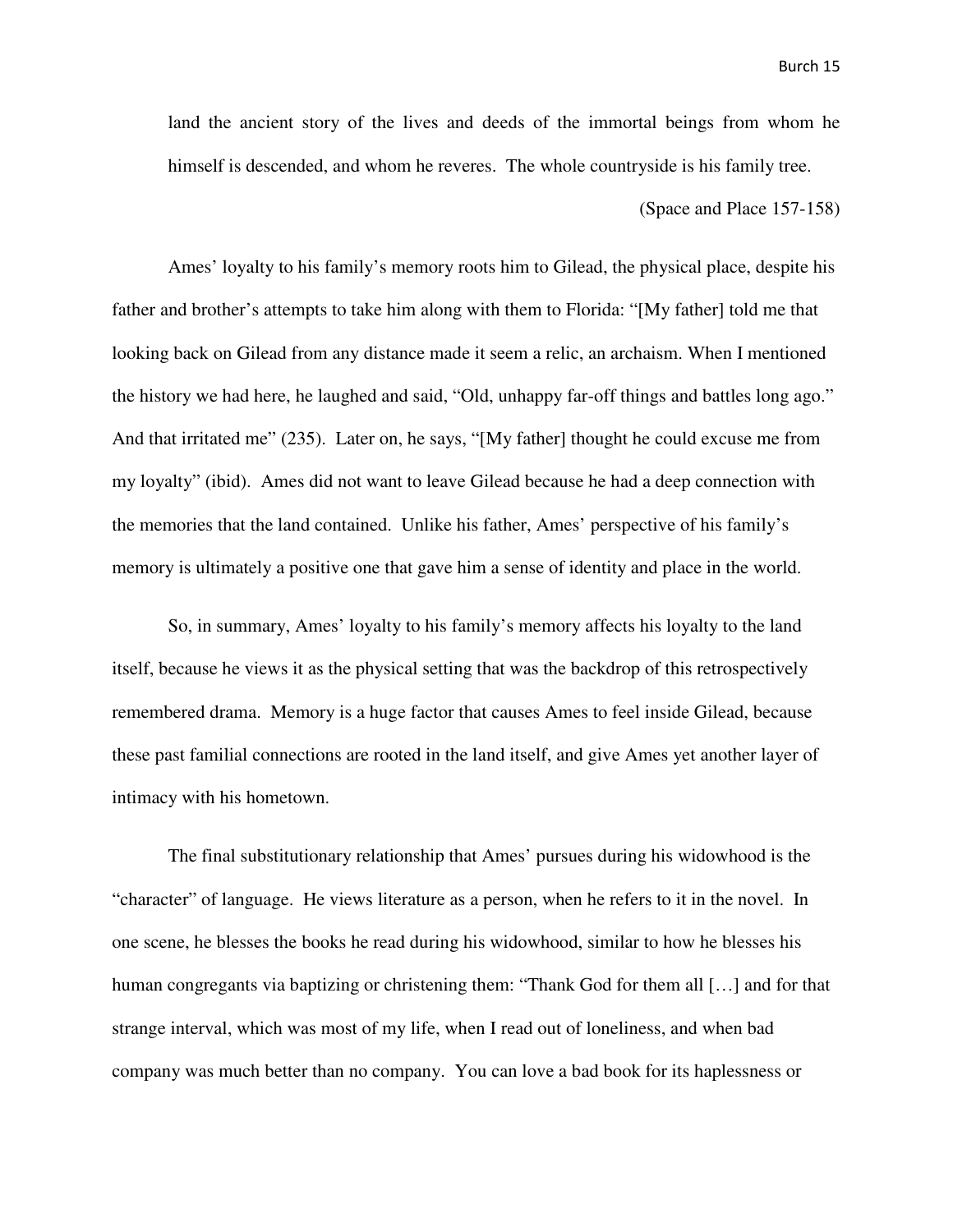pomposity or gall, if you have that starveling appetite for things human" (39). His sermons also kept him company during this time. He viewed the hours he spent sequestered in his study, writing them, as hours spent building a relationship: "For me writing has always felt like praying [...] You feel that you are with someone" (19). He wrote each sermon down "word for word" (18). So, just as Ames's relationships with the land and memory root him to Gilead, his relationship with literature is another substitutionary connection that gives him insideness with Gilead during his widowhood.

 Ames intention of having a family is finally fulfilled at the present time, when he is writing his novel in his late 70's. This happens through the scandalous miracle of his marriage to a younger woman named Lila. He never dares to hope that she would love him, especially due to their thirty-years-apart age gap, yet the romance works out and Ames is blessed with a son of his own, Robby. These last years of Ames' life are the season of hope fulfilled.

 The joy during the brief years of having his own family outweigh the sorrow he experienced during the longer period of his widowhood. He expresses his thankfulness for his wife: "That there should be such a voice in the whole world, and that I should be the one to hear it [is] an unfathomable grace" (209). He also expresses his gratitude for his son, Robby, when he tells him, "I could never thank God sufficiently for the splendor He has hidden from the world [...] and revealed to me in your sweetly ordinary face" (237). Ames notes that his house no longer feels empty, like it used to, and he now feels at home in the world (4). The increased degree of insideness that Ames experiences during this time is directly tied to his having a family, as we will expound upon later on. At this point of Ames' life, however, one could say that Ames' change in circumstance causes his status to switch from "imperfect insider" to "more perfect insider."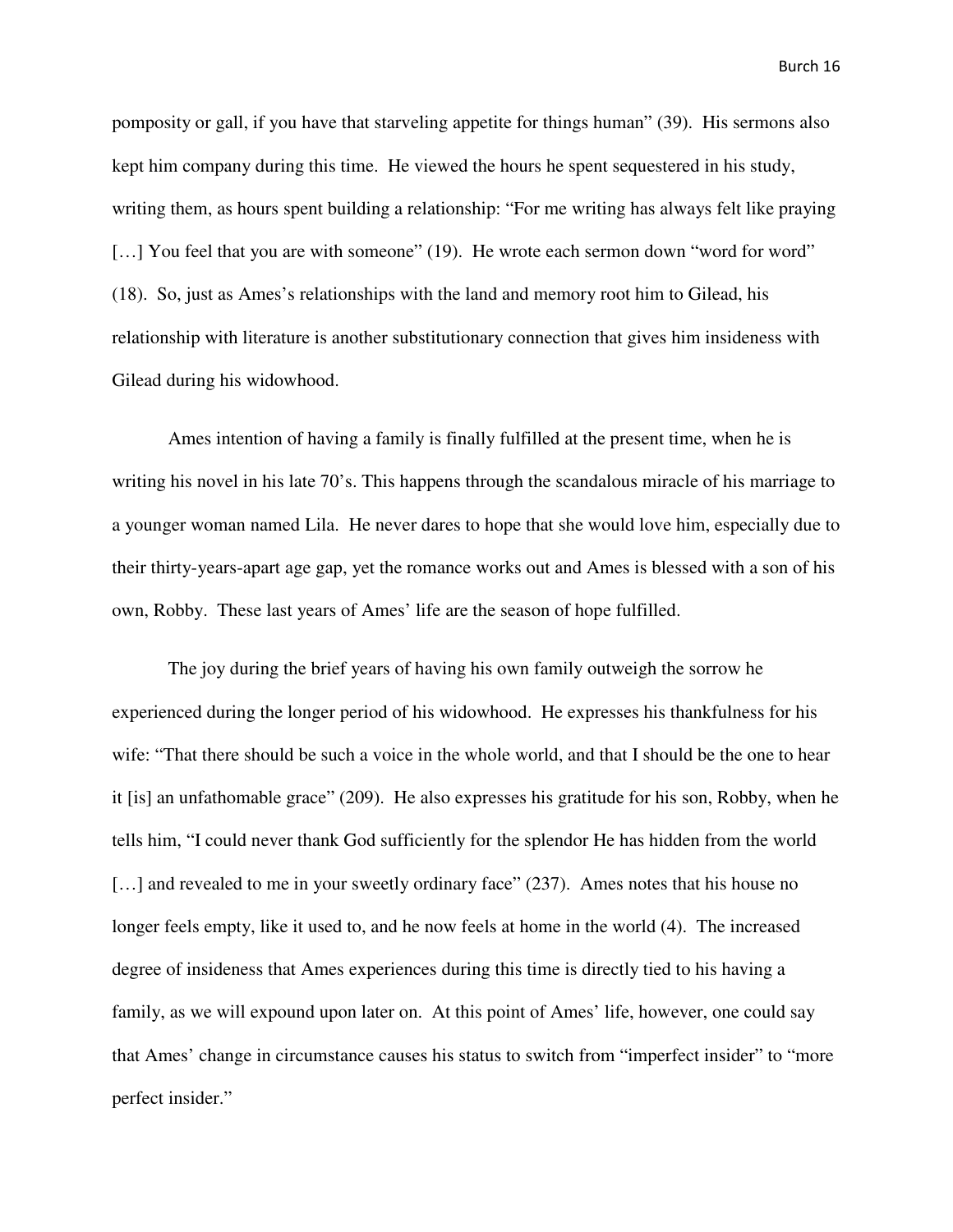Not only can one use Relph's three-part theory to critique the insider Ames, but one can also use this lens to critique the outsider Jack. Jack's factors of personality, intentions, and circumstances combine in a different way than Ames', which results in his feeling outside Gilead. The first Relphian factor that influences Jack's status is personality. Just as Ames' personality has an insider bent, Jack's personality has an outsider bent. He is a loner by nature, a "wilderness unto [himself]" (119). Loneliness characterizes Jack, ever since he was a child: "That boy was always alone, always grinning, always intent on some piece of devilment" (Ames, on 181). It is his loneliness that spurs Jack to play the mean pranks he did when he was a kid, like setting Ames' mailbox on fire and hijacking a Model T (180-181). As Ames notes, "How lonely would a child have to be to have time to make such a nuisance of himself?" (182).

 Even as an adult, Jack still has this loneliness about him, as seen when he returns to Gilead. He comes back alone, with no friends or family by his side. Ames says he "could just feel the loneliness in him;" "my first thought was that nobody ought to be as lonely as he looked to me walking along by himself" (231; 240). Even though Jack is "the most beloved" Boughton child, he somehow does not "get" how deeply he is loved (72). Ames refers to Jack as "a stranger to him [Old Boughton] and to all of us" and notes how odd it was that Jack felt so lonely when he was so loved (189; 183). As much as his biological family loves him, his loner personality type contributes to the sense of loneliness he has in Gilead, which solidifies his status of "outsider."

 Another factor that exacerbates Jack's outsideness with Gilead, due to his loner personality, is Jack's intentions. Unlike Ames, Jack's intention is two-fold. His first intention is the "dishonorable" intention with Annie Wheeler that he had in the past and that he lived out,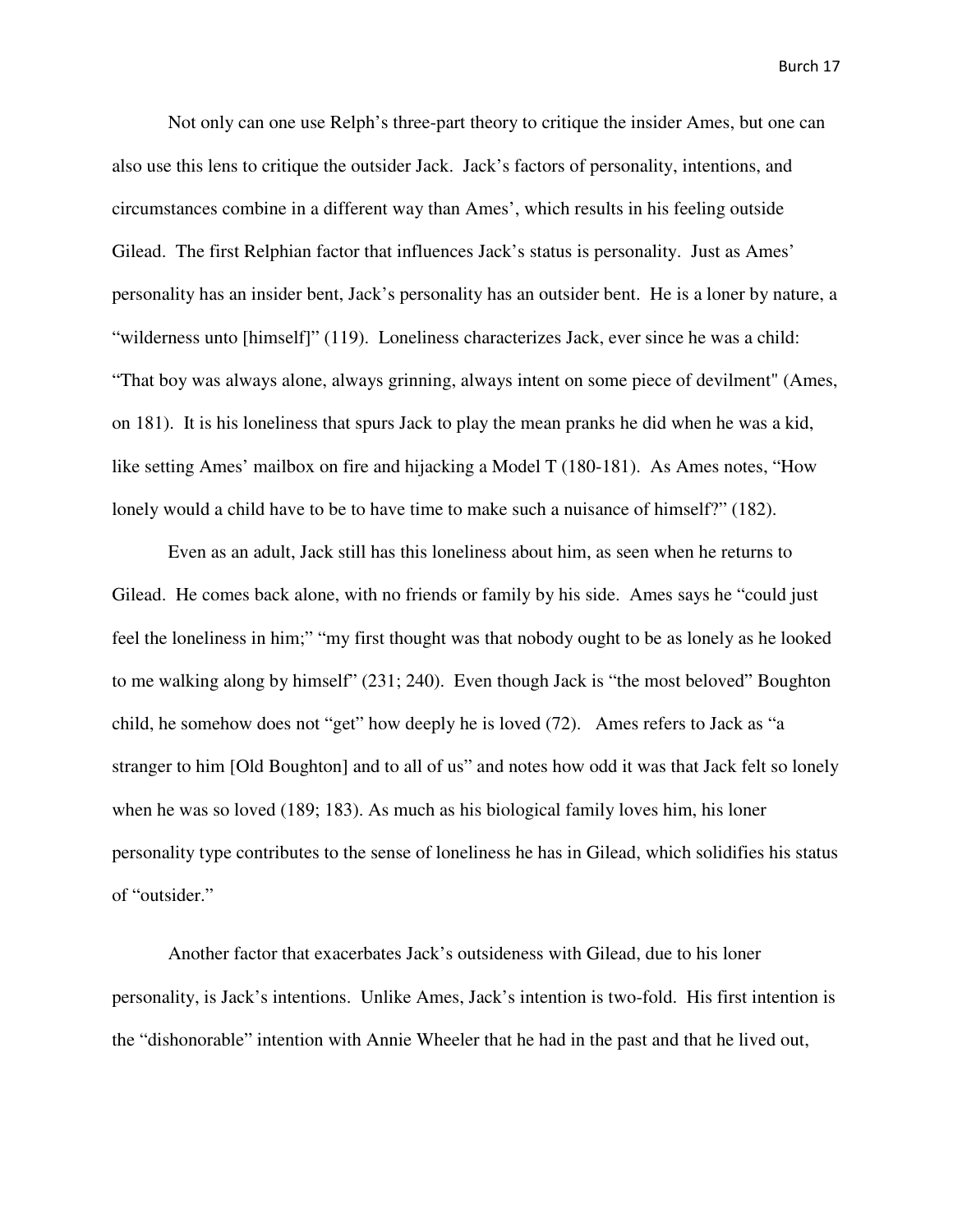with negative consequences (156-157). This is not Jack's primary intention in the novel and Ames has no similar point of comparison, but it does deserve a brief mention, nonetheless.

 Jack's past dishonorable intention helped to push him outside Gilead. As Ames relates, "Jack […] had no business in the world involving himself with that girl [Annie Wheeler]. It was something no honorable man would have done" (156). Jack himself acknowledges his past guilt of fornication, when he speaks with Ames and admits, "I am not a gentleman […] I know what the word means Reverend" (221-222). His fulfilled dishonorable intentions greatly triggered Jack's departure from Gilead, because he does not want to bring further shame on his father. His forced emigration results in his physical detachment from Gilead and he eventually settles in St. Louis, his present place of residence. He lived on his own, physically outside Gilead, most likely for eight years, as the text implies, since he later confesses that he has had a family of his own in St. Louis for this length of time. So, the shame of Jack's transgression enhances Jack's already outsider status with Gilead.

 Not only does Jack's shame contribute to his outsideness, but one could say that Gilead itself contributes to his outsideness, via its people's judgmental response to his past involvement with Annie Wheeler. As previously articulated, outsideness results when a physical place rejects a person, "condemning" them to "always to observe [that place] as though from outside" (Place and Placelessness 51). Tim Cresswell supports the reality that a place can reject an individual who commits an inappropriate action. He states that an individual can act "out of place" when they "transgress" the moral boundaries of their location which have been established by the people in power there. As a result of their acting "out of place," the people of that place exclude this individual (Place 27). This alienation is what happens to Jack in his relationship with Gilead. The general social gossip and the negative memories of this place not only force Jack to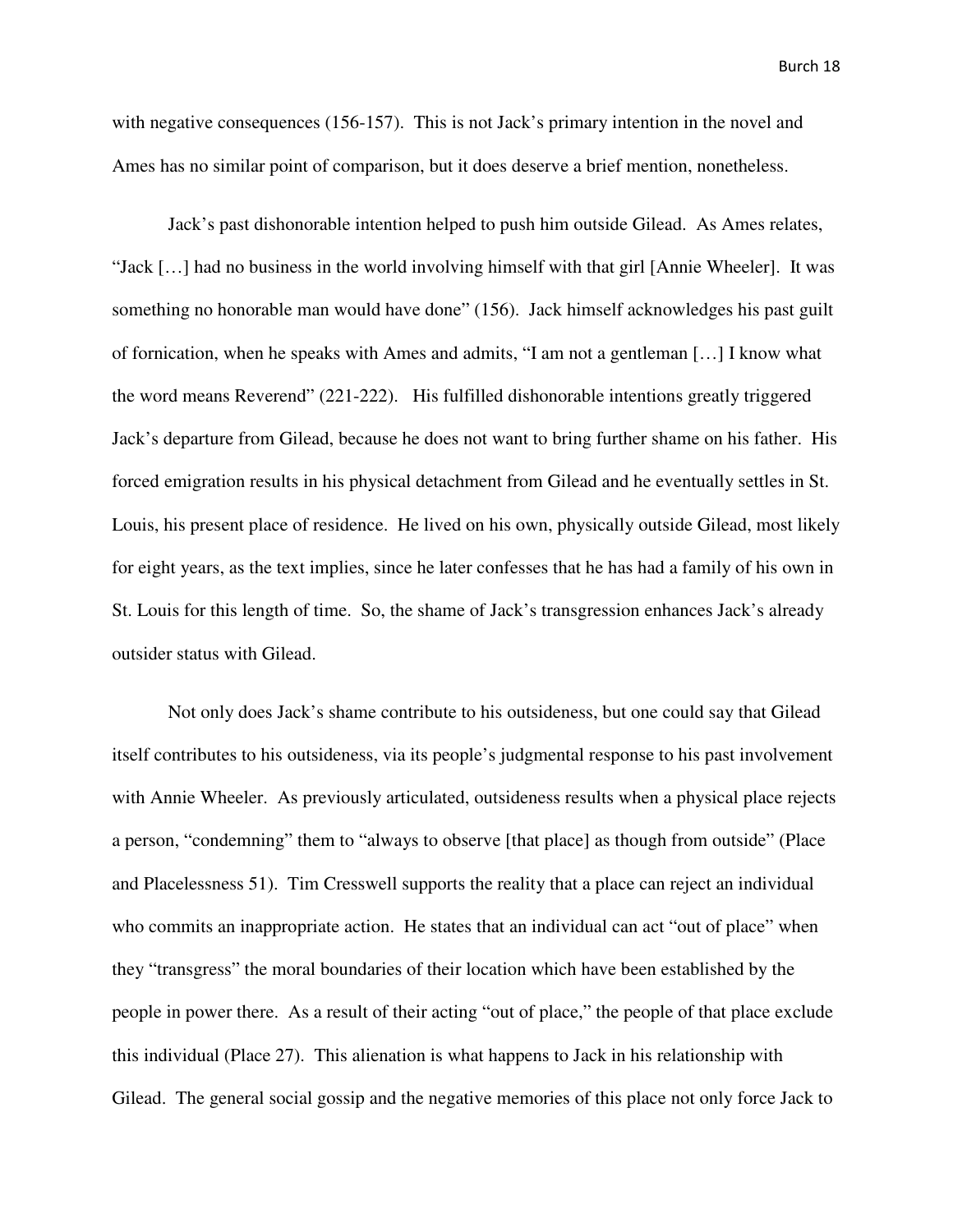leave town, but when Jack returns, the memory of his past "transgressions" and his resulting sentence of "outsider" prevail in that place. He therefore views Gilead from what Relph would call an "incidental outsider" perspective, seeing it as "the background or setting for activities [that is...] quite incidental to those activities" (Place and Placelessness 52). Ames notes the pain that these negative memories causes Jack, when he comments, "[Jack] is here [in Gilead], where things went on that still might cause him suffering, maybe shame" (201). Thus, Jack's past dishonorable intention and the people of Gilead's resulting ostracism of him solidifies his outsider status in that place.

 The primary intention that Jack has, however, is the same intention that Ames has: to have a family and to stay with them in Gilead. Ames recognizes that he and Jack share the same vision, when he articulates, "I saw in young Boughton's face […] a sense of irony at having invested hope in this sad old place, and also the cost to him of relinquishing it. And I knew what hope it was [...] that a harmless life could be lived here unmolested" (242). This current intention plays a greater role than his past intention did in determining his outsideness with Gilead.

 As with Ames, one can best see whether or not Jack's intention is fulfilled in Gilead, and what his resulting status is, by comparing his past and present circumstances. First, consider Jack's past. All through his growing up years, Jack had a solid, loving family. His father, Old Boughton, was a gracious pastor and their home was generally a happy, wholesome setting to grow up in. His family was a reputable, cornerstone family in the town.

 Even when Jack comes back to Gilead, as a middle-aged adult, he still has this indirect insideness with Gilead, through his biological family. He stays with his father Old Boughton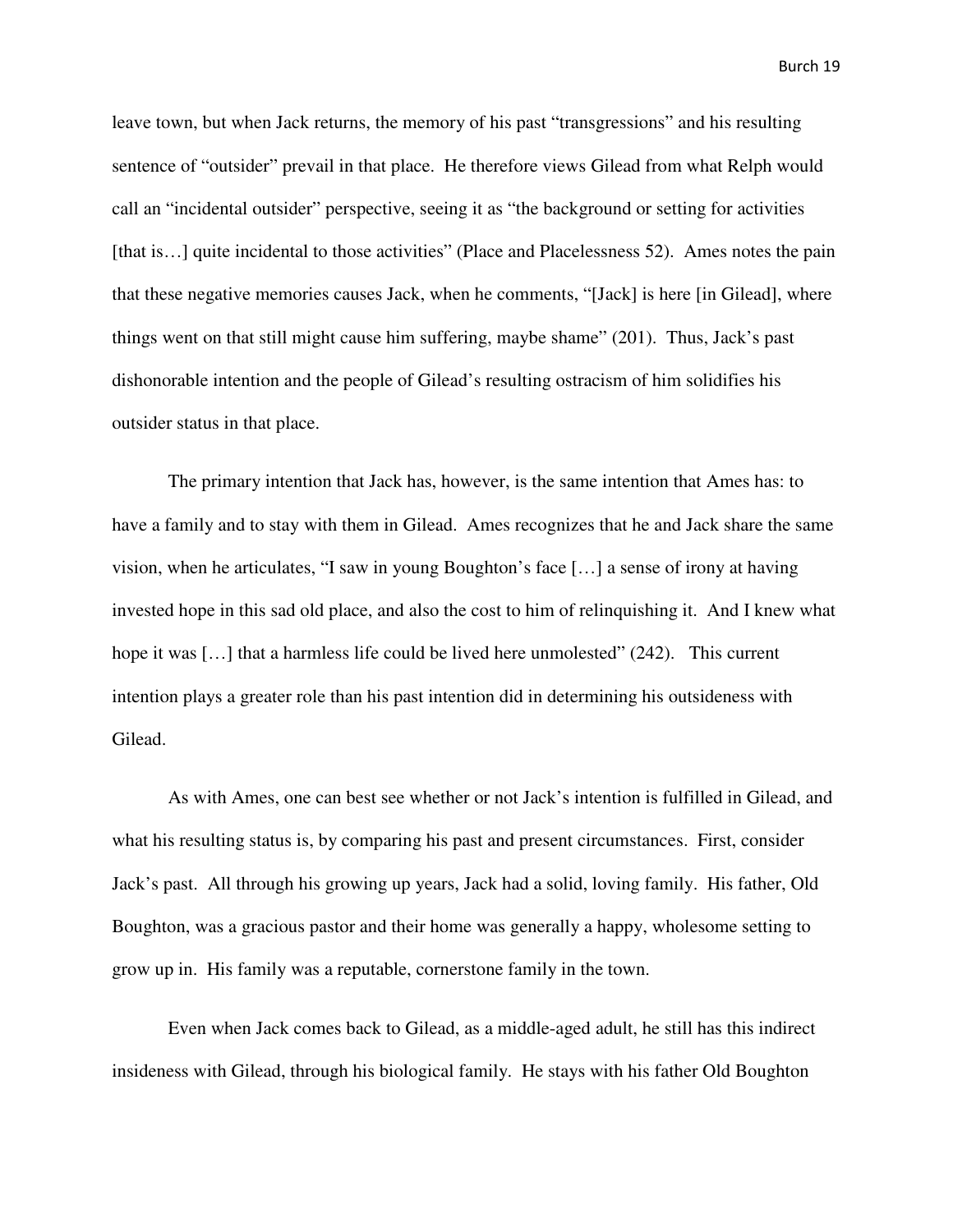and his sister Glory, while in Gilead, and interacts with them. He is also connected to his other siblings, whom are on their way to visit Gilead in the very near future, in light of their dad's imminent funeral. Relph's term "vicarious insideness" applies here (52-53). One can extend his definition of the term to mean the indirect insideness one experiences through other insiders, not just through works of art, which is the primary illustration he gives for this term (ibid). In summary, then, Jack's intention of having a family in Gilead is somewhat realized through his biological family that resides in Gilead. His connection with them gives him a vicarious insideness with the town which renders him an *imperfect* outsider.

 Even though Jack is an imperfect outsider, however, because he does have some degree of attachment with Gilead via his childhood family, he is ultimately an "outsider," because his intention is never *completely* realized in Gilead. Like Ames during his widowhood, Jack sees Gilead as the location for his past family, yet he ultimately experiences it as the empty location for his present family. Unlike Ames, however, the season of Jack's unfulfilled intention is much longer and more permanent than Ames.'

 Jack's unfulfilled intention causes him to feel a hope deferred which overarches everything he does and experiences at the present time, both in St. Louis and in Gilead. As previously indicated, he spends about eight years in St. Louis and the text implies that he lived alone during this time. Jack calls this familyless time "a fairly low point" in his life, in which he was "not [...] accustomed to being treated like a respectable man" (222). The fact that he does not speak much about the loneliness testifies that the pain is still too near to speak of.

 Hope deferred also prevails when Jack returns to Gilead. At this time, Jack now has a family of his own, yet they are not there with him in Gilead. Thus, Jack's intention is only half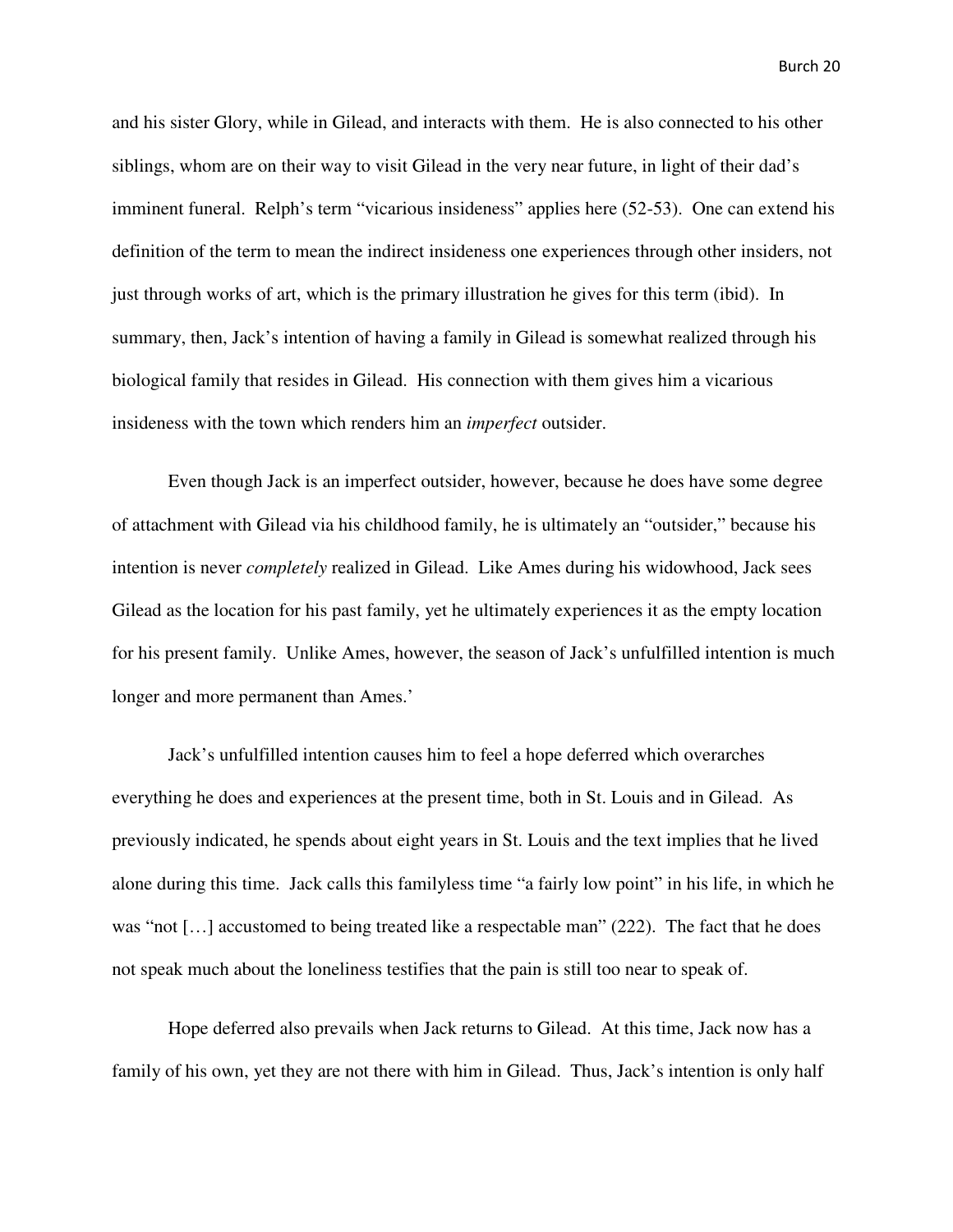realized in this place, since his complete intention was to have a family *in Gilead*. The first manifestation of Jack's unfulfilled intention is when Jack first visits Ames. It is only Jack that visits; there are no friends or family with him (91). The second manifestation of this is when Jack tells Ames that for the past eight years he has had a wife and son, Della and Robby. Not only does Jack have a family, but he has a bi-racial one, which complicates the fulfillment of his intention in Gilead. He admits that he has lived with them inconsistently, due to the antimiscegenation laws of their day that perpetually separate them despite their attempts to stay together (220).

 It is the racism of his day that currently separates Jack from Della and Robby, as well as the prejudice of his wife's family and discriminatory laws that perpetually tear them apart. While he is in Gilead, his family is in Tennessee with Della's parents'. As Jack says, "I have had considerable difficulty looking after my family. From time to time they have gone back to Tennessee, when things were too difficult" (220). This personal experience with racial inequality is the main reason why Jack comes back to Gilead. He comes back, not to get married officially there, in a place free of anti-miscegenation laws, but to see if he could keep his family together there, as he articulates on page 229 (220).

 The racism of Jack's day, however, complicates the fulfillment of his intention. Robinson sets the novel in the late 1950's, the era right before the Civil Rights era. Racism prevailed at this time in the U.S., manifesting itself in anti-miscegenation laws in many cities. Gilead did not have such laws. This is why Jack hopes that he can stay here with his family and live in peace. Soon after arriving in Gilead, however, he discovers a latent racism in the town which severely challenges this hope. Even after the Civil War ended, Gilead does not live up to its state's epithet of "the shining star of radicalism;" total racial equality was not achieved for *all*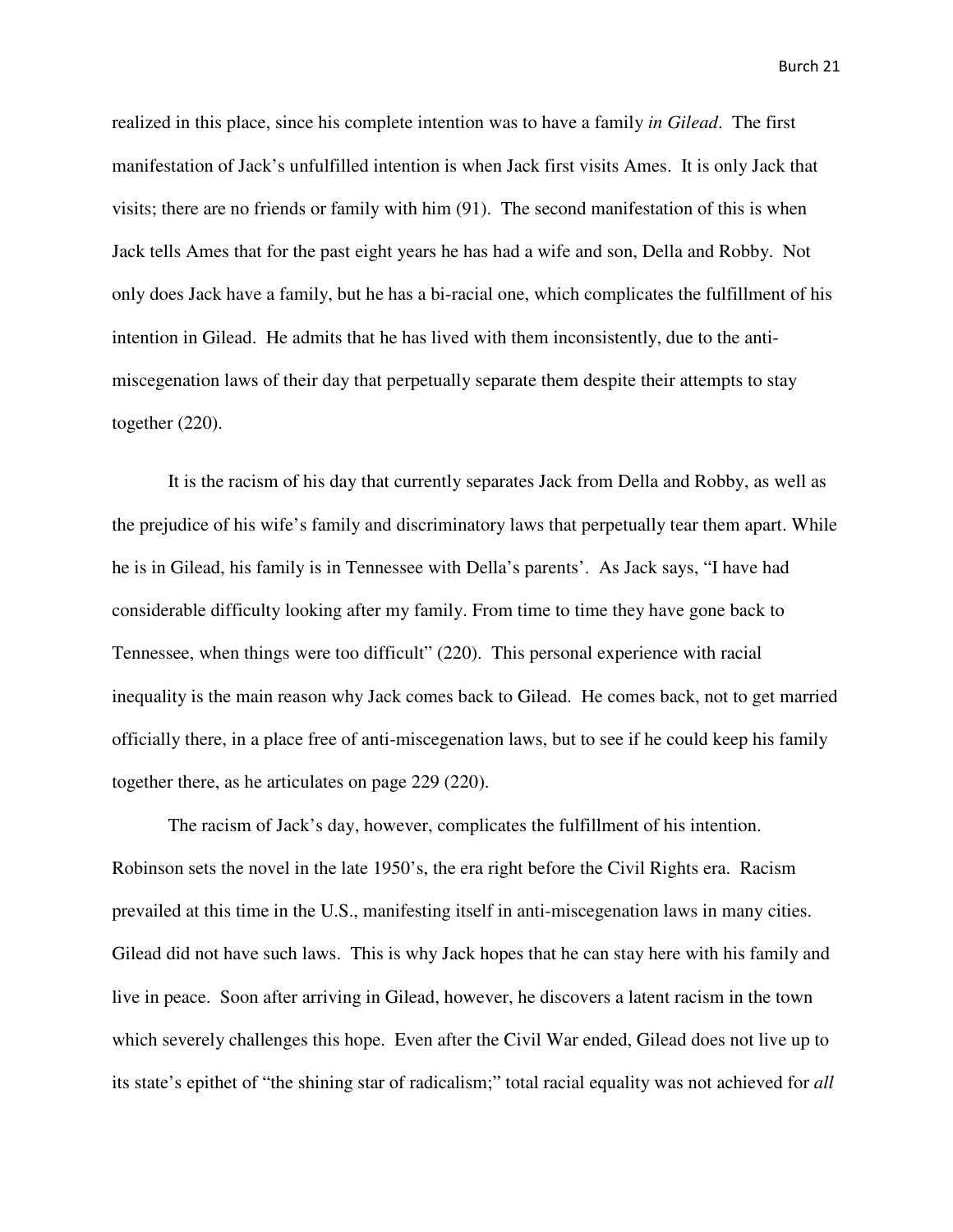of its citizens (220). While the war achieved emancipation for black Americans, it did not achieve the ultimate abolitionist goal of establishing total equality for them.

 Ames' grandfather realizes this failed ideal of racial equality, in his letter to Ames' father. He asserts, "No good has come, no evil is ended. That is your peace" (85). He experiences hope deferred that stems from this racial inequality that prevails in Gilead, when he states, "Disappointment. I eat and drink it. I wake and sleep it" (84). Jack personally experiences this failed abolitionist vision, when he returns to Gilead and witnesses other Gileadites living there in peace, but only because they are Caucasian. He realizes the peace he had been hoping in is *not* for everyone. In summary, then, the prevailing racism of Jack's day infiltrates Gilead and impedes the fulfillment of his intention in this place, because it labels him and his family "outsiders."

 Jack expresses the pain of his unfulfilled intention, due to racism, in the text itself: "He said, controlling his voice, 'I haven't had any word from my wife since I left St. Louis. I have been waiting to hear from her. I have written to her a number of times […] 'Hope deferred maketh the heart sick.'[…] I have even found myself turning to liquor for solace'" (221). At this point of the novel, Jack does not know if he and his family can stay in Gilead. However, I will leave off here and come back to Jack's circumstances later, to show the outcome of his intention and how it determines his final status with Gilead.

 Ames and Jack's different degrees of insideness with Gilead result in their different images of it. As Tuan asserts, "The ways in which people perceive and evaluate [the earth's…] surface are […] varied. No two persons see the same reality. No two social groups make precisely the same evaluation of the environment" (Topophilia 5).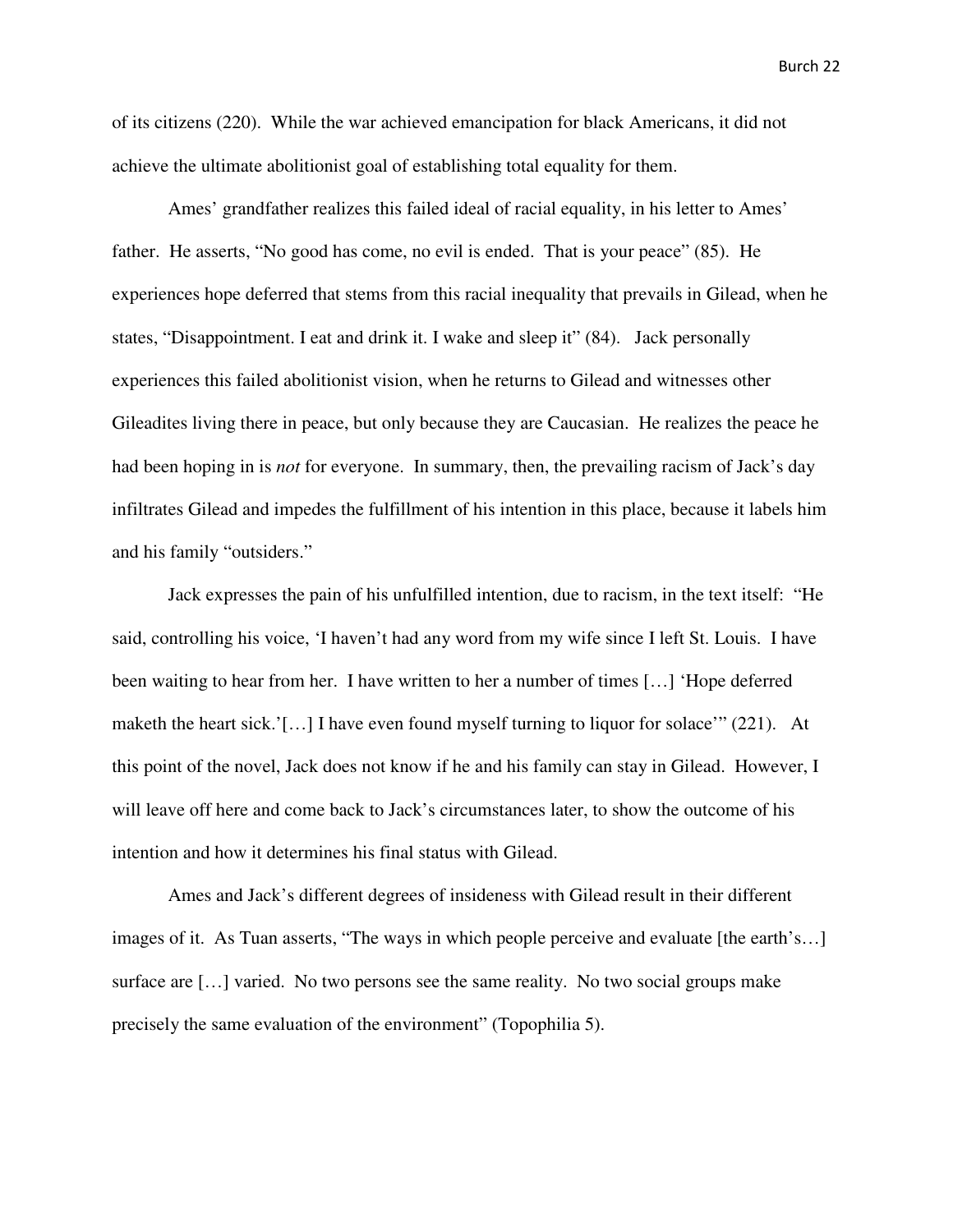The first image of Gilead is Ames' "this is home" image of it. Ames has this perception of Gilead, first of all due to his personality's insider "bent," as previously mentioned. As Relph puts it, "for the existential insider […] there is a gradual and subtle development of an identity with and of his place that begins in childhood and continues throughout life" (60). It is Ames' insider personality that naturally gives him a sense of belonging with Gilead and colors his view of it as "home." As previously stated, his personality triggers him to build the substitutionary relationships with the land, memory, and language, which enhance his natural bond with Gilead.

 When one re-examines Ames' relationship with memory, however, one realizes that it signifies something deeper than just the surface level reality of an individual feeling "at home" in a place because it is the setting of their ancestors. Memory points to the main reason why Gilead is "home" for Ames: because "his people" are there. In other words, Gilead is "home" for Ames, only in so far as it is the physical locale that contains the human relationships he holds most dear. Note how Ames' degree of attachment to place shifts when comparing his widowhood phase with his "now I have a family" phase. He articulates how his house felt empty to him during his widowhood: "In those days [...] I thought this was the worst of them all, the draftiest and the dreariest"; "It's a perfectly good old house, but I was all alone in it then. And that made it seem strange to me" (4). His house felt empty because it lacked a family of his own. Furthermore, he says he did not feel "at home" in the world during this time. Now that he has a family, however, he states that both his house and the world feel like "home" (ibid).

 In the previous passage, Robinson asserts the universal reality that certain human relationships, particularly the ideal close relationships of family, give a physical place meaning for an individual. If these relationships are absent, then the place has *no* meaning for that individual. Yi-Fu Tuan agrees with this, stating, "The value of place [is] borrowed from the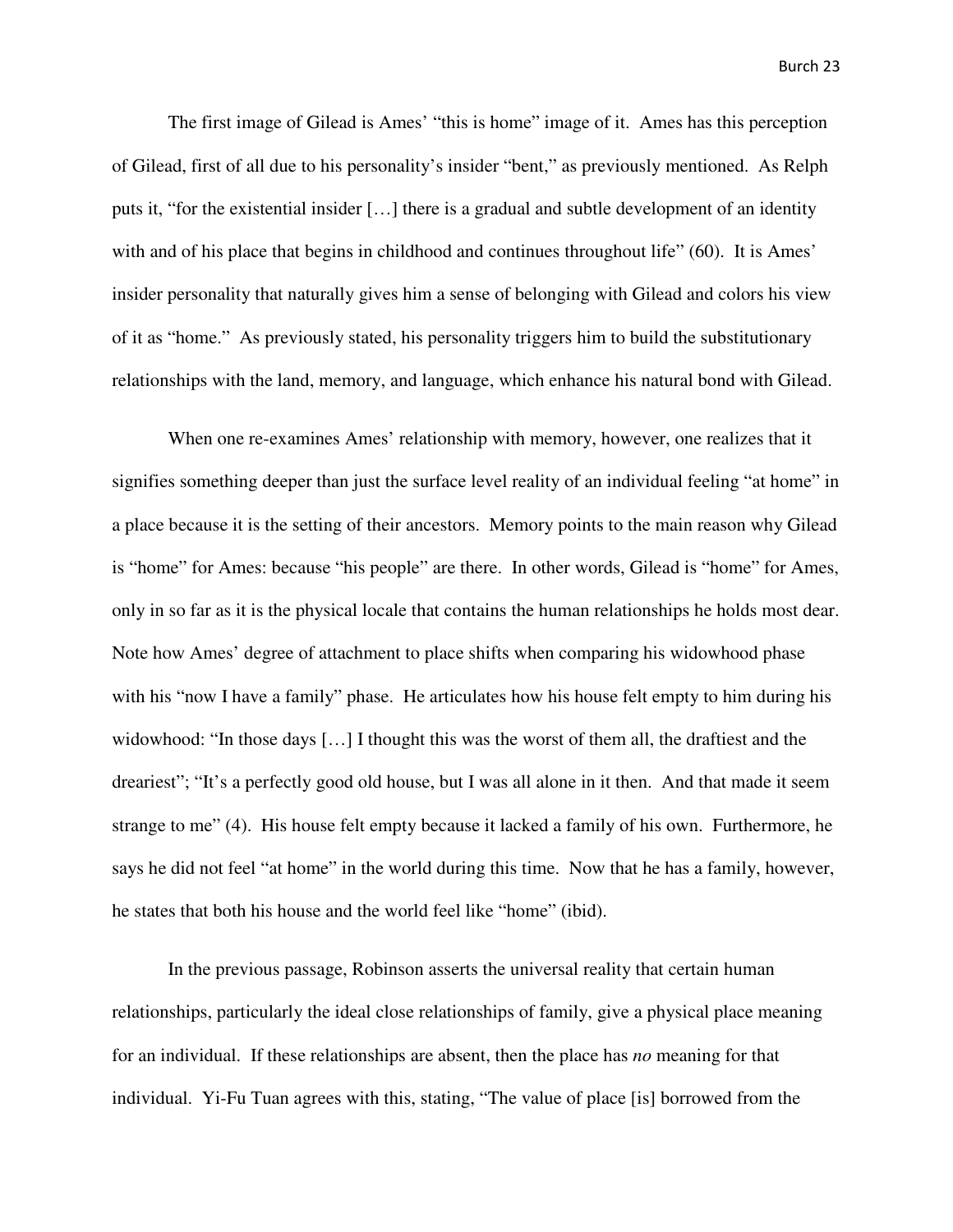intimacy of a particular human relationship; place itself offer[s] little outside the human bond" (Space and Place 140). Ultimately, Gilead is significant to Ames not in and of itself, but only because of the specific human relationships that it contains.

 The converse of this is also true, as Jack illustrates. This is where the second, very different image of Gilead arises in the novel: Jack's image of Gilead as "this is not home." Although Jack says Gilead "feels familiar" to him, he does not call it "home" (199). For Jack, Gilead is not the location of his deepest relationships (i.e. Della and Robby), but rather, the void of them. This is why Gilead, as a whole, has no meaning for Jack. As Tuan puts it, "In the absence of the right people, […] places are quickly drained of meaning so that their lastingness is an irritation rather than a comfort" (Space and Place 140). Jack's view of Gilead parallels Saint Augustine's view of his hometown, Thagaste, after his childhood friend had died. The place felt different for him, due to the absence of his friend, as he articulated:

 My heart was now darkened by grief, and everywhere I looked I saw death. My native haunts became a scene of torture to me, and my own home a misery. Without him everything we had done together turned into excruciating ordeal. My eyes kept looking for him without finding him. I hated all the places where we used to meet, because they could no longer say to me, 'Look, here he comes,' as they once did.

 (Augustine, qtd. by Tuan in Space and Place 140) Like Augustine, Jack definitely experiences his hometown Gilead as this void of intimate relationships, which solidifies his "outsider" status with the place.

 Furthermore, Jack's negative experiences with Gilead also contribute to his negative image of it. As previously indicated, Jack's past involvement with Annie Wheeler still haunts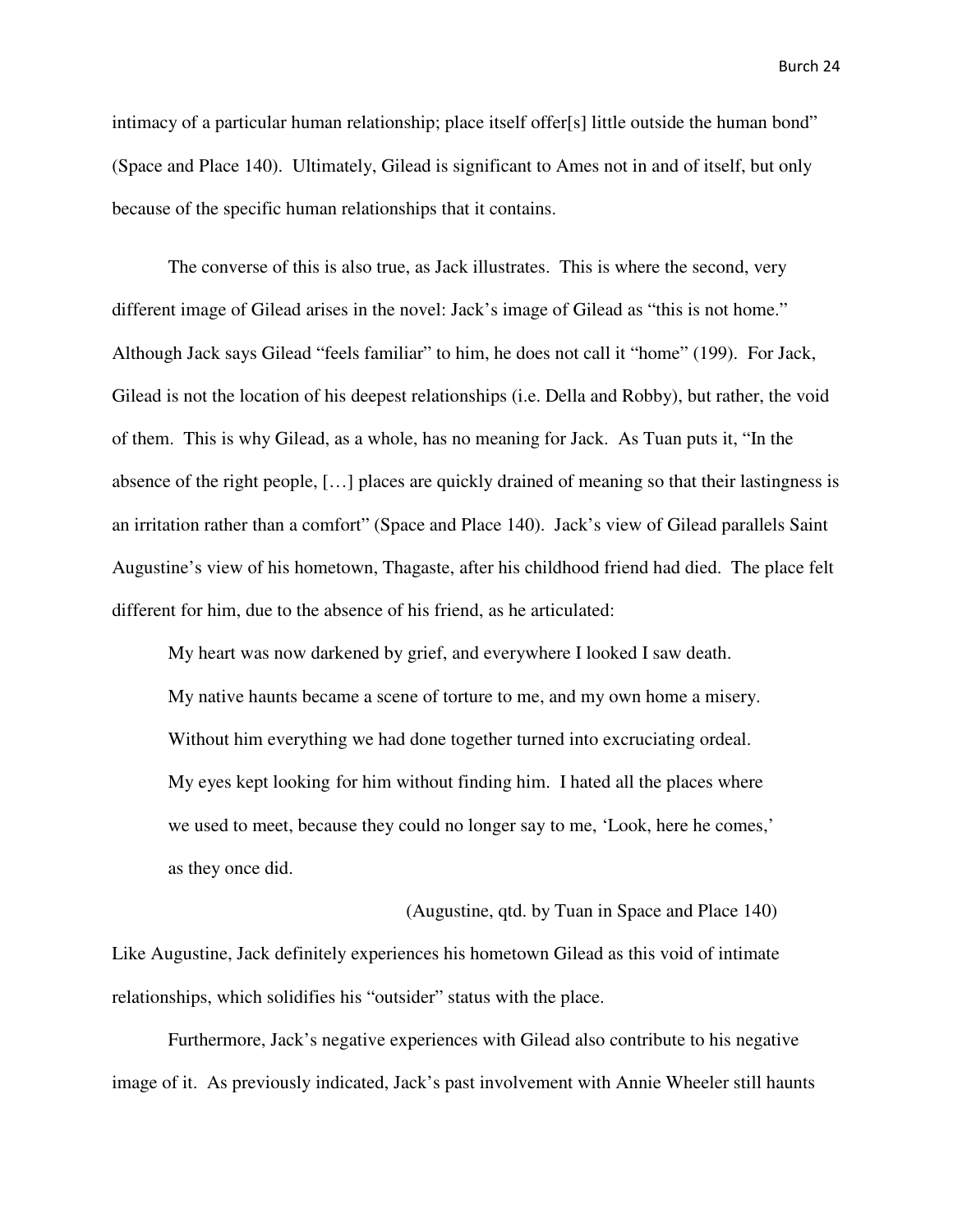him and it colors his image of Gilead. On page 199, he refers to it as "the scene of the crime." Ames himself realizes how painful returning to Gilead has been for Jack, on page 201. Jack's present negative experiences with Gilead's racism compounds his negative image of Gilead as "not home." Because of Gilead's racism, his family cannot stay there as he had hoped. He views Gilead as the place of others' fulfilled intentions and resulting insideness, but not his.

 Jack's overall negative image of Gilead may explain why Jack leaves it, at the novel's end, very likely going back to St. Louis, as he implies on page 199. This was more "home" for Jack than Gilead was. Even though he didn't "have" Della and Robby in this place, and probably would not "have" them there in the future, as evidenced by his comment "I think I've lost them," he at least would have had the positive memory of them in this place. This attachment to place via memory would give him a degree of insideness with St. Louis that he did not have with Gilead.

 Ames and Jack clearly illustrate how an individual constructs an image of place based on how their experiences in that place combine with their expectations of that place (Relph 59). In summary, Ames views Gilead as home because his intention of having his own family and living with them peacefully there is fulfilled. Jack, on the other hand, views Gilead as "not home" because it is the place where this same intention is unfulfilled*.*

 As previously stated, Robinson affirms Relph's theory that personality, intentions, and circumstances greatly impact one's insider or outsider status. She expands upon this theory to portray her belief that circumstances are the weightiest of these three factors in determining one's status with place. It is the novel's ending that reveals her ultimate view about whether an individual can attain the perfect insideness they seek. One must investigate the novel's ending to see what Ames and Jack's final circumstances and resulting final statuses are.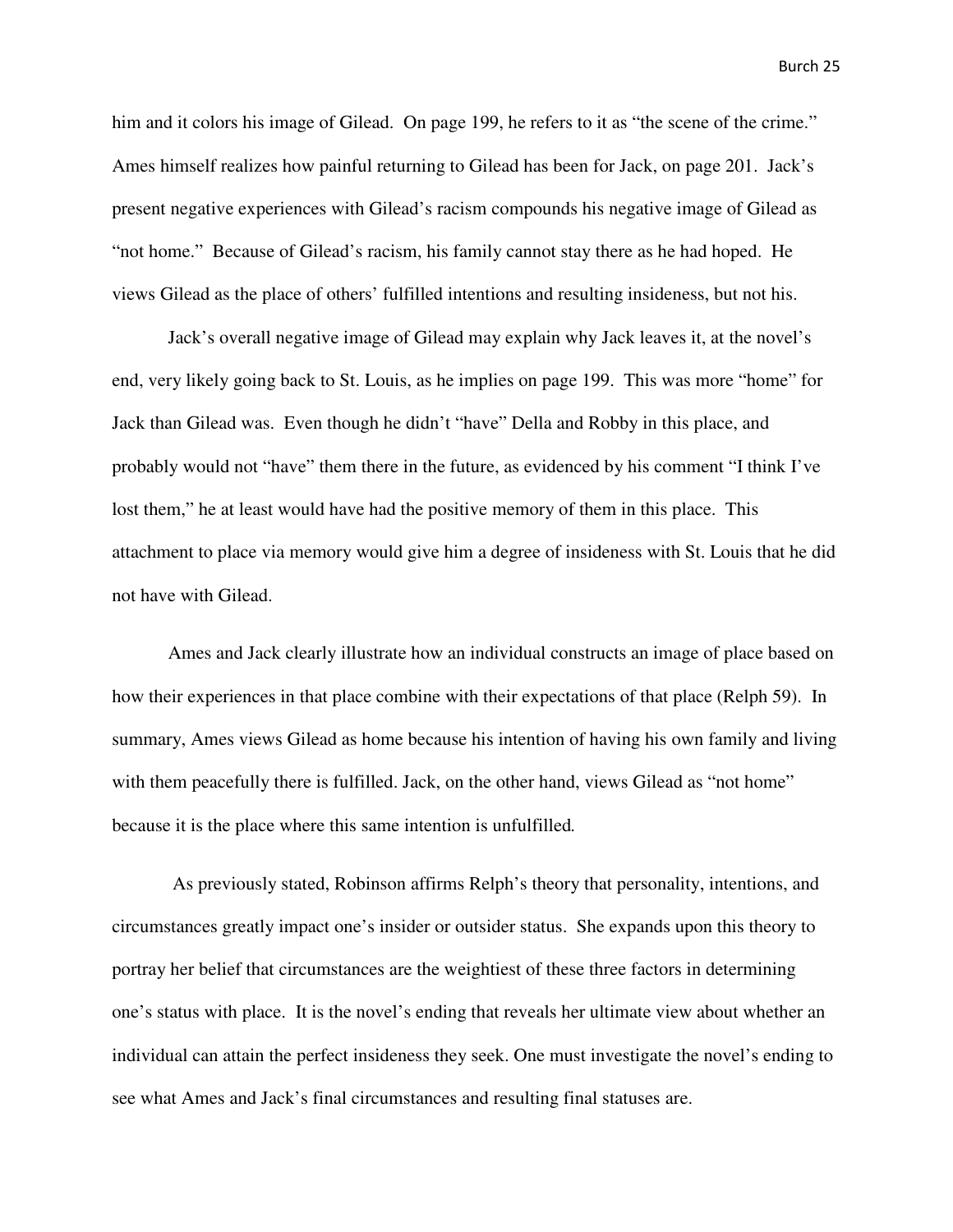Both characters face final circumstances beyond their control which determine their final status with Gilead. First, consider Ames; he faces the unchangeable circumstance of imminent death, due to his weak heart condition, angina pectoris (4). This condition hastens Ames' end and fuels his pen to finish his narrative for his son before he passes away. At first he objects to his own imminent death: "I don't want to be old. And I certainly don't want to be dead" (141). As the novel progresses, however, he gradually accepts it as something that he cannot change. His condition crops up frequently in the text, such as in the scenes where Ames is too weak to play baseball with Robby or to help Lila move his study downstairs. He is often falling asleep in the middle of everyday conversation and activities.

 The final circumstance of Ames' imminent death changes the fulfillment of his intention of having a family in Gilead. He has had a family in Gilead up to this point, but death shall soon force him to leave them. Ames' painfully realizes the imminent *unfulfillment* of his intention, when he says, "I always envied men who could watch their wives grow old […] it is […] true that I will never see a child of mine grow up and I will never see a wife of mine grow old […] I have felt as though a great part of life was closed to me" (54)). This is Ames' hope deferred, as Jack has his own hope deferred with regards to his family.

 Ames' imminent death also changes Ames' status with Gilead. Not only must he leave his family, but he must also leave Gilead itself. Thus, death undercuts the intimate bond he has built with Gilead all of his life. As much as the novel, as a whole, is the narrative of an "insider," it is also the narrative of an "insider who is becoming an outsider" in the only place he has ever called "home" (9). Laura Tanner affirms this in her article "Looking Back from the Grave." She says how Ames role is increasingly that of an observer and his imminent death intensifies his observations of life: "The pressure of mortality serves as the lens through which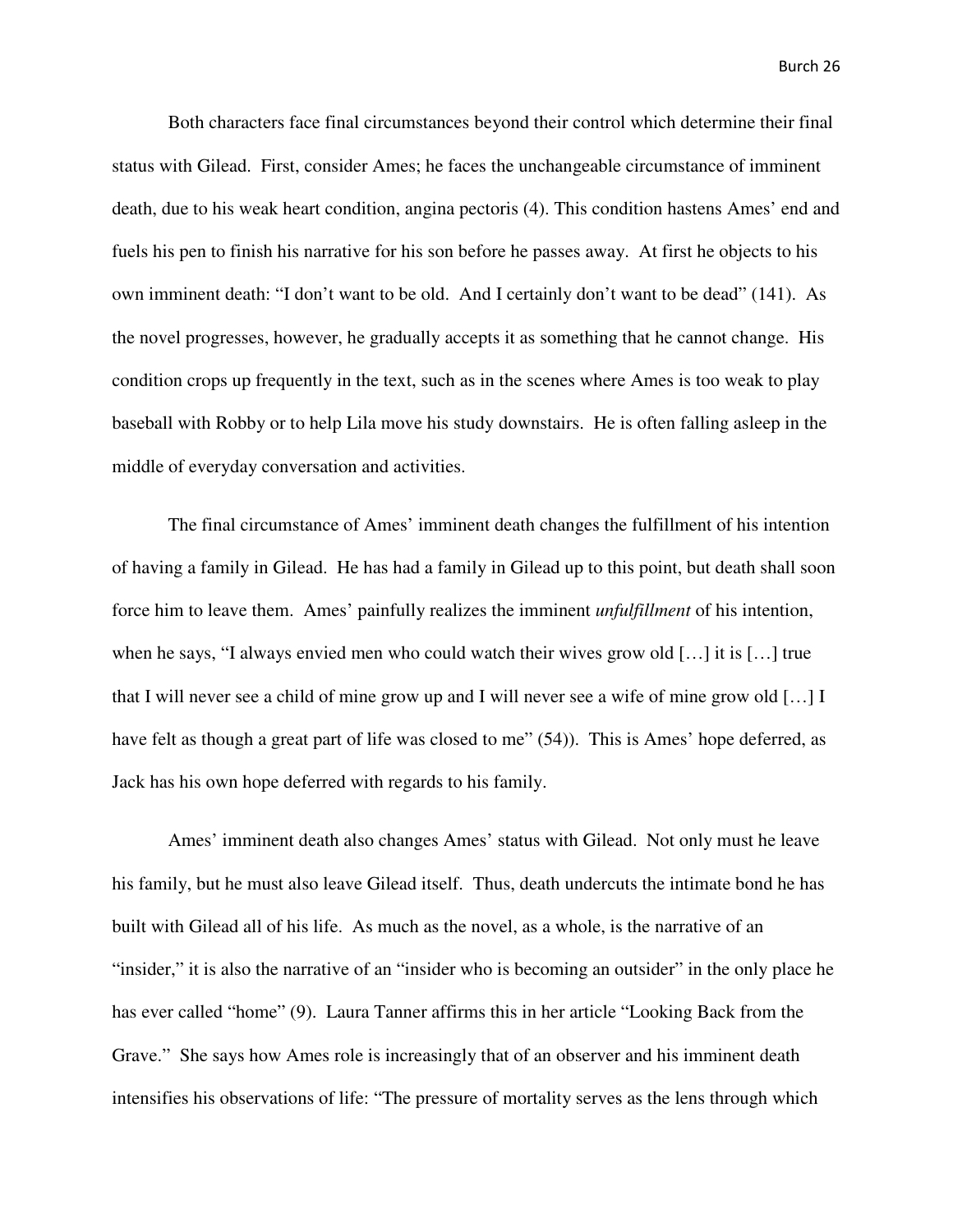his vision distills the sensory data of experience into the essence of the image"; "[his] impending death […] renders his every sensation an emotional and aesthetic composition" (236; 234-235). It explains Ames' keenly detailed and emotional depictions of his day to day experiences that pervade the novel. Tanner alludes to one such scene, the passage where Ames looks out the window and witnesses his wife and son blowing bubbles: "Weakened by his heart condition and his advancing age, he can watch but not participate in a scene made all the lovelier by virtue of his distance from it" (235-236).

 Ames himself realizes his detached, "observer of life" status which results in his sense of outsideness, as he articulates: "[I] feel as though I'm failing, and not primarily in the medical sense. And I feel as if I am being left out, as though I'm some straggler and people can't quite remember to stay back from me" (142). He does not always hear people when they talk to him, not because he is not listening, but he is unable to respond. Tanner references the scene on page 142 of the novel: "This morning you came to me with a picture you had made […] I was just at the end of a magazine article, just finishing the last paragraph, so I didn't look up right away. Your mother said, in the kindest, saddest voice, 'He doesn't hear you.' Not 'He didn't' but 'He doesn't'" (Robinson 142; Tanner 246).

 In conclusion, then, the final status that the reader must leave Ames with is outsider. At novel's end, he is insider only at the emotional level; in every other way he is dislocated from Gilead. Robinson stages Ames just outside Gilead's bounds, already taking his first steps towards the unknown place of immortality.

 Jack, on the other hand, faces the insurmountable circumstance of Gilead's racism that is subtly, yet deeply engrained in the town. Only Jack sees Gilead's flaw of racism for what it is. No other Gileadite speaks of it and still fewer Gileadites recognize it. This is due to Jack's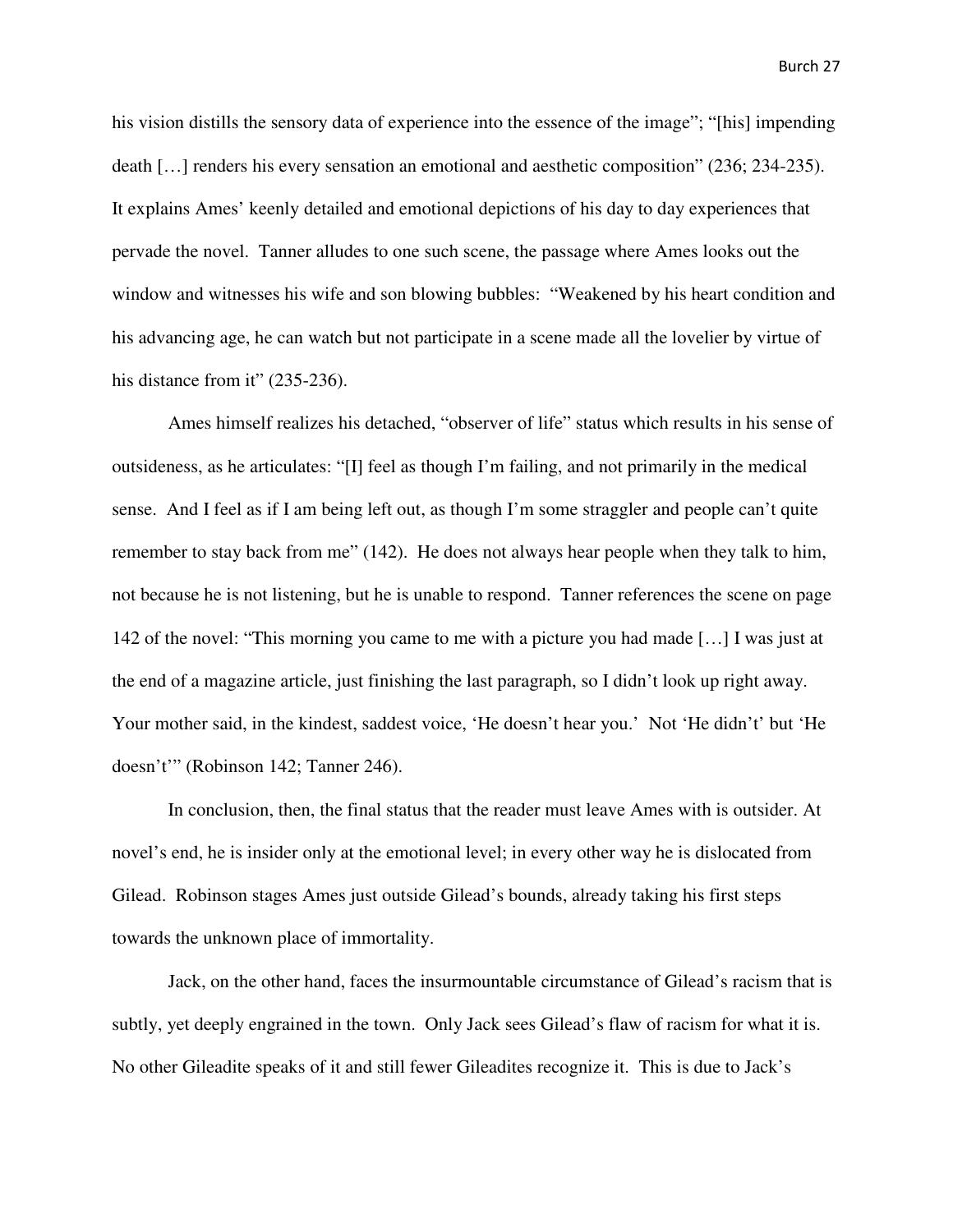outsider perspective. As Tuan states, it is only the outsider, or "visitor," that can have an objective perception of a physical place (Topophilia 63-65). As Tuan puts it, "the visitor is often able to perceive merits and defects in an environment that are no longer visible to the resident" (65).

 Because Jack has this "visitor" perspective, he has a keen awareness of Gilead's racism which contrasts with Ames' blind perception of it. Jack is sensitive to Gilead's racism because he has had direct experience with racism in general. For the past eight years, he and his bi-racial family have attempted to evade the discriminatory laws set against them. Ames, by contrast, is aware of this issue yet indifferent to it, because his family is Caucasian and thus is not affected by the racism of the laws. Note Ames' subtle, yet ingrained racism in his response to seeing Jack's photograph of his family: "I was slightly at a loss […] You see, the wife is a colored woman. That did surprise me" (217). Ames manifests racism a second time in his view of Negro church that burned down in Gilead, a while back. When Jack asks Ames' advice if he could possibly stay in Gilead with his family, he brings up this event. Jack bluntly states the ugly reality for what it is (i.e. racism), "there was a fire." Ames, however, only refers to this event as "a little nuisance fire [that] happened many years ago" (231).

 Despite Ames' personal racism, Ames is Jack's acquaintance and, as such, Jack hopes that Ames will use his influence to subvert the racism of Gilead society and advocate for him and his family's staying there. However, Jack learns that Ames will not live long enough to be able to use the influence he has in Gilead, as Ames himself admits the circumstance of his imminent death (231).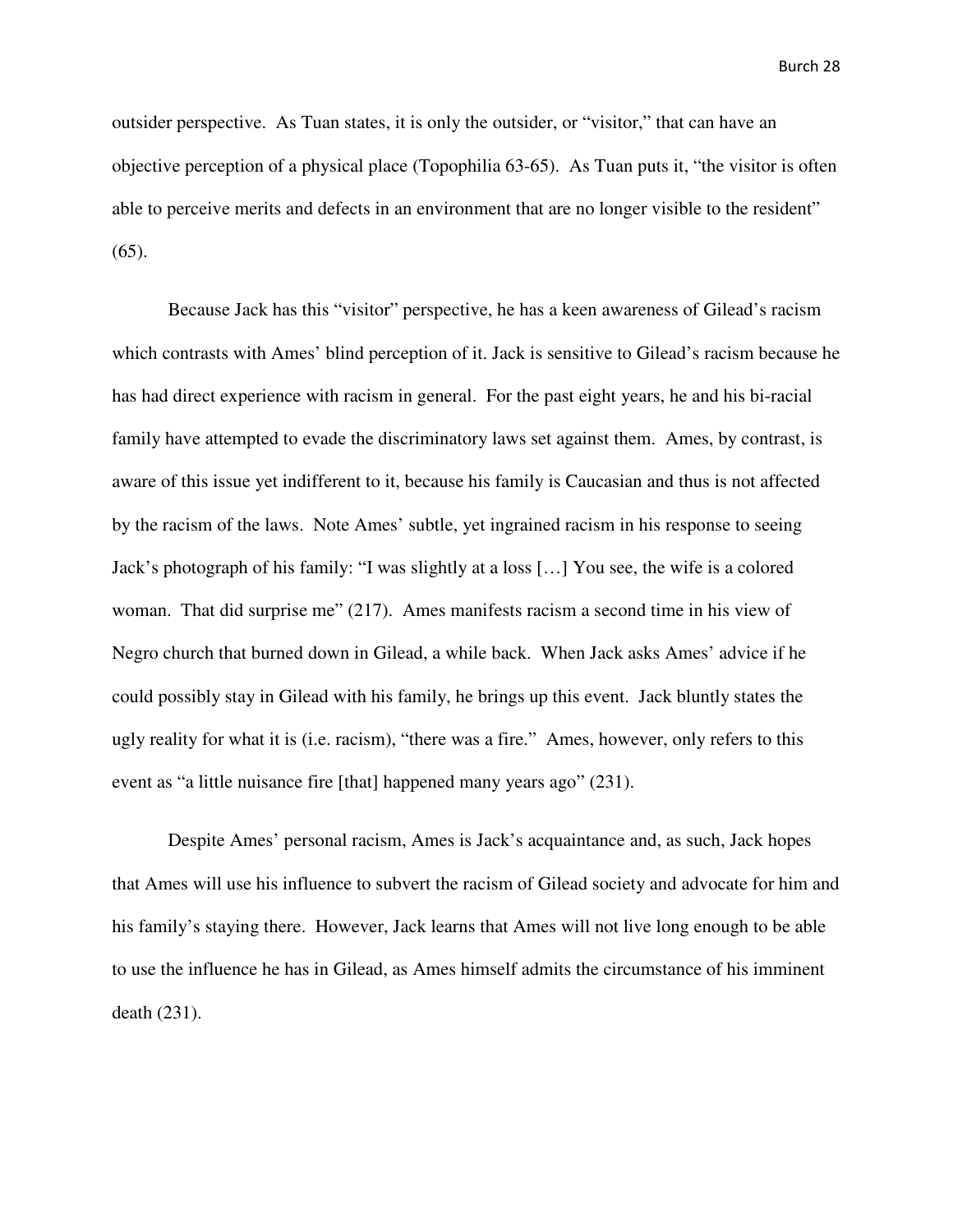Jack also discovers that racism is so entrenched in Gilead that Ames cannot assure Jack that his own father, Old Boughton, would accept the news of his bi-racial family with affirmation. Jack hopes his father would accept his family and wants to introduce them to him, saying, "I would like him to know that I finally have something I can be proud of" (229). Both Ames and Jack know this is impossible. Even a charitable and gracious pastor like Old Boughton was not immune from harboring the prevalent racism of the times.

 Furthermore, Boughton's physical and mental frailty due to old age would exacerbate the likely racism that he had held all of his life. Jack articulates his new-found realization of the extent of his father's frailty and how it might impede his acceptance of his new family: "But now I see how feeble my father is, and I don't want to kill him" (229). He does not tell his father about his bi-racial family, because he does not want to risk killing him with this potentially offensive news.

 Ames also notes Boughton's frail condition which prevents Jack from safely telling his father about his family. He refers to Boughton as sitting in a chair of "decrepitude and crankiness and sorrow and limitation"; "the clouds have settled over his mortal understanding" (238; 243). Ames laments: "If [only] he [Jack] could be like ancient Jacob, the cherished son who had been lost to him bringing for his blessing the splendid young Robert Boughton Miles [...] There was a joy in the thought of how beautiful that would have been, beautiful as any vision of angels" (Ames, on 244). "If he could be" implies that Boughton was *not* like that and "how beautiful that would have been" implies that it could not have happened at this time. The 1950's was not "ripe" for the affirmation of bi-racial families and the establishment of racial equality that emerged during the 1960's, with The Civil Rights Movement.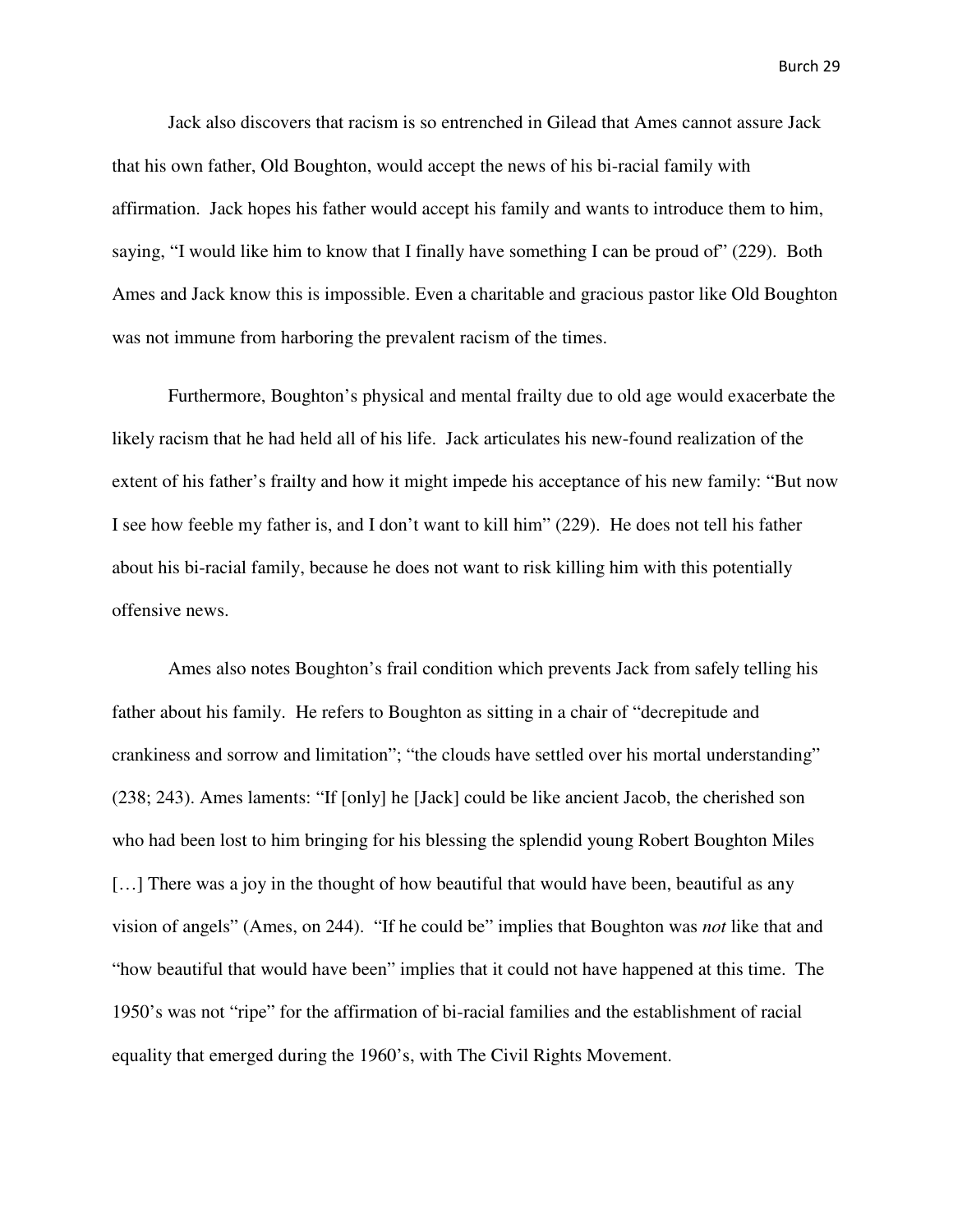Racism is the ultimate reason why Gilead was not and could not be a place of insideness for Jack. This is why he shows up on Ames' porch one night, to look in his windows and imagine what insideness felt like (200). At best, he is only somewhat of an insider, a vicarious insider, as Relph would put it, for he experiences insideness vicariously through those that have it (i.e. Lila and Ames) (Place and Placelessness 52). This is the closest he gets to experiencing what it is like to have a family *in Gilead.*

 Jack's final status of outsider due to his unfulfilled intention, also explains why Jack leaves town before his sickly father dies and his siblings and their families arrive for the funeral. Jack's sister Glory does not understand his motive for leaving, but Ames does: "The house will fill up with those estimable people and their husbands and wives and their pretty children. How could he be there in the midst of it all with that sad and splendid treasure in his heart?—I also have a wife and a child" (237). Jack realizes the impossibility of staying in Gilead with his family, so he chooses to leave. He is the most poignant incarnation of "hope deferred" that appears in the novel: "I saw in young Boughton's face […] a sense of irony at having invested hope in this sad old place, and also the cost to him of relinquishing it" (242).

 In closing, both Ames and Jack ultimately end up as outsiders in Gilead, to some degree. Ultimately, through these two characters, Robinson concludes that there is no perfect, permanent state of insideness in this imperfect and transient life. These imperfections are most often circumstances beyond one's control that affect both one's intimacy with a physical place and one's image of it. As Ames and Jack depict, circumstances can affect an individual's degree of insideness in two ways; either 1) an individual may not attain insideness and a sense of place in this imperfect world, due to insurmountable circumstances like 1950's racism, or 2) if an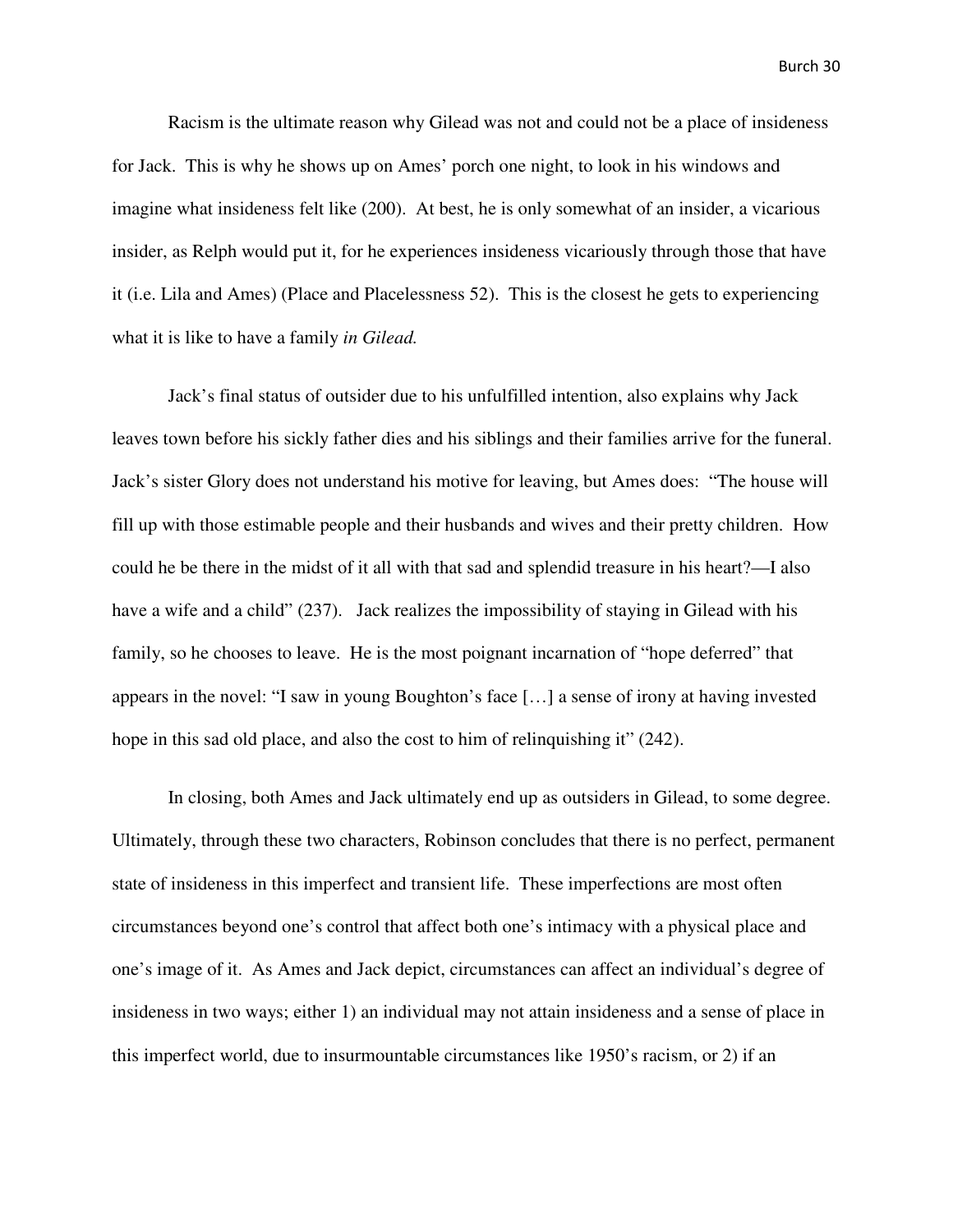individual does attain insideness, they might have to give it up due to insurmountable circumstances like death.

 Even though Ames and Jack do not attain a perfect, permanent state of insideness with Gilead, they both still have the *hope* of that total insideness. As Ames puts it, "hope deferred is still hope" (247). Both characters portray the universal reality that total insideness is impossible to attain in this imperfect and transient life, but this ideal can sustain an individual and enrich their experience of human existence.

 Jack manifests hope deferred at his final outsider status with Gilead. Racism prohibits him from having his family there with him in Gilead, and thus, prohibits him from having the resulting perfect insideness with Gilead that he longs for. Nonetheless, Robinson depicts that there is also a sweetness to this hope, despite the bitterness of its unfulfillment. Ames calls Jack's dream of living together with his family in one place "[a] sad and splendid treasure in his heart," a vision "[as] beautiful as any vision of angels" (219, 237; 244). Jack's unfulfilled intention for perfect insideness with a place is still hope and it gives an aesthetic beauty to his life. Ames testifies to this reality when he tells Robby about Jack, not to "warn" him of his past misdeeds, but rather "to let [him…] see the beauty there is in [Jack]" (232).

 Ames also manifests hope deferred at his final outsider status. As previously mentioned, Ames mourns the fact of his departure. He will not live to see wife and child grow old and feels an outsider who is shut off from this "great part of life" (54). Towards the end of the novel, he finds himself in Jack's shoes, and resonates with the reality of being estranged from one's family due to circumstances:

 If I'd [had a large family…] I'd leave them all, on Christmas Eve, on the coldest night of the world, and walk a thousand miles just for the sight of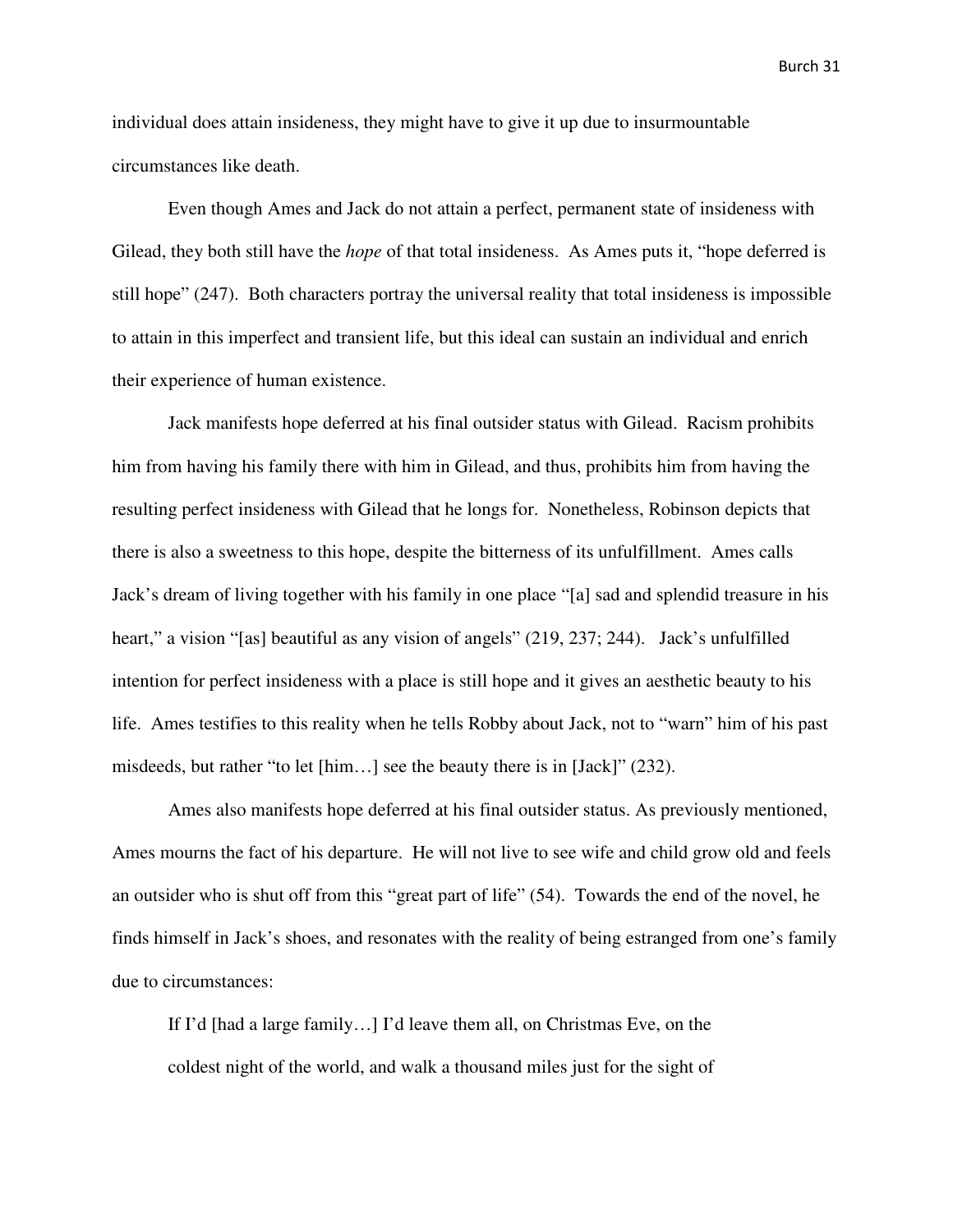your face, your mother's face. And if I never found you, my comfort would be in that hope, my lonely and singular hope, which could not exist in the whole of Creation except in my heart and in the heart of the Lord.

(237)

Even if he could never see Lila and Robby's face and be with them, he says "[his] *comfort* would be in that hope" (ibid).

 It is this bittersweet hope deferred that Robinson leaves us with, the imperfect hope of attaining perfect insideness with a physical place. One may never have a sense of total belonging here on earth, yet it is worth pursuing a close attachment to place because the process of attaining it is something that brings personal comfort, gives an aesthetic beauty to life, and enriches one's experience of existence.